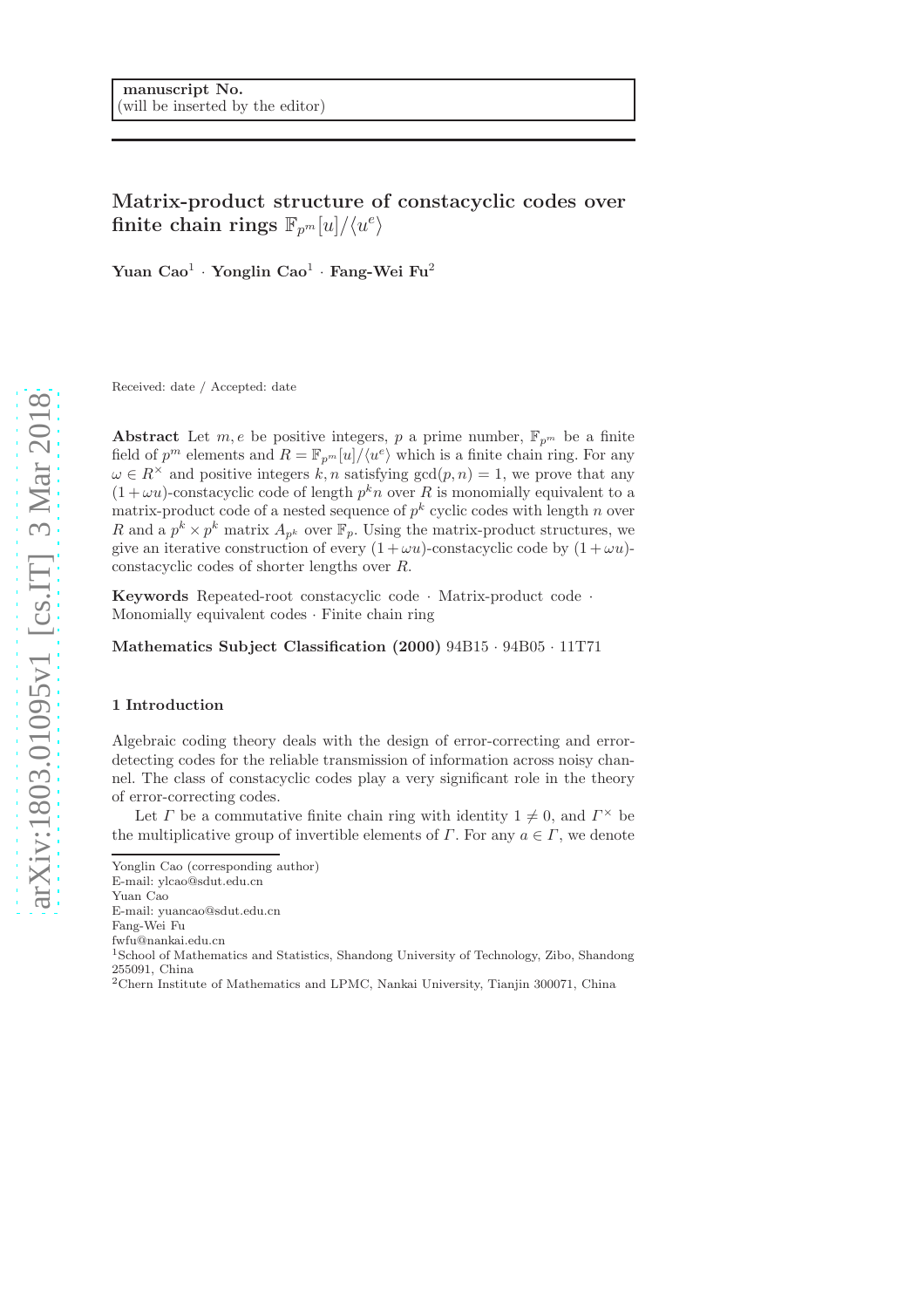by  $\langle a \rangle_{\Gamma}$ , or  $\langle a \rangle$  for simplicity, the ideal of  $\Gamma$  generated by a, i.e.  $\langle a \rangle_{\Gamma} = a\Gamma =$  ${ab \mid b \in \Gamma}$ . For any ideal I of  $\Gamma$ , we will identify the element  $a + I$  of the residue class ring  $\Gamma/I$  with a (mod I) for any  $a \in \Gamma$ .

A code of length N over  $\Gamma$  is a nonempty subset C of  $\Gamma^N = \{(a_0, a_1, \ldots, a_n)\}$  $a_{N-1}$ ) |  $a_j \in \Gamma$ ,  $j = 0, 1, \ldots, N-1$ }. Each element of C is called a *codeword* and the number of codewords in  $\mathcal C$  is denoted by  $|\mathcal C|$ . The code  $\mathcal C$  is said to be *linear* if C is a *Γ*-submodule of  $\Gamma^N$ . For any codeword  $c = (c_0, c_1, \ldots, c_{N-1}) \in \mathcal{C}$ , the Hamming weight of c is defined by  $w_H(c) = |\{j \mid c_j \neq 0, 0 \leq j \leq N-1\}|$ . Then the minimum Hamming distance of a linear code C is equal to  $d_H(\mathcal{C}) =$  $\min\{w_H(c) \mid c \neq 0, c \in C\}$ . If  $M = |\mathcal{C}|$  and  $d = d_H(\mathcal{C})$ , C is called an  $(N, M, d)$ -code over  $\Gamma$ . All codes in this paper are assumed to be linear.

Let  $\gamma \in \Gamma^{\times}$ . A linear code C of length N over  $\Gamma$  is called a  $\gamma$ -constacyclic code if  $(\gamma c_{N-1}, c_0, c_1, \ldots, c_{N-2}) \in \mathcal{C}$  for all  $(c_0, c_1, \ldots, c_{N-1}) \in \mathcal{C}$ . Particularly, C is called a *negacyclic code* if  $\gamma = -1$ , and C is called a *cyclic code* if  $\gamma = 1$ .

For any  $a = (a_0, a_1, \dots, a_{N-1}) \in \Gamma^N$ , let  $a(x) = a_0 + a_1 x + \dots + a_{N-1} x^{N-1} \in \Gamma^N$  $\Gamma[x]/\langle x^N - \gamma \rangle$ . We will identify a with  $a(x)$  in this paper. It is well known that C is a  $\gamma$ -constacyclic code of length N over  $\Gamma$  if and only if C is an ideal of the residue class ring  $\Gamma[x]/\langle x^N - \gamma \rangle$ . Let p be the characteristic of the residue class field of Γ. If  $gcd(p, N) = 1$ , C is called a *simple-root constacyclic code* while when  $p \mid N$  it is called a *repeated-root constacyclic code*.

For any positive integer N, we denote  $[N] = \{0, 1, \ldots, N-1\}$  in this paper. Let  $C_1$  and  $C_2$  be codes of length N over  $\Gamma$ . Recall that  $C_1$  and  $C_2$  are said to be monomially equivalent if there exists a permutation  $\varrho$  on the set  $[N]$  and fixed elements  $r_0, r_1, \ldots, r_{N-1} \in \Gamma^\times$  such that

$$
C_2 = \{ (r_0 c_{\varrho(0)}, r_1 c_{\varrho(1)}, \dots, r_{N-1} c_{\varrho(N-1)}) \mid (c_0, c_1, \dots, c_{N-1}) \in C_1 \}
$$

(cf. Huffman and Pless [13] Page 24). Especially,  $C_1$  and  $C_2$  are said to be permutation equivalent when  $r_0 = r_1 = \ldots = r_{N-1} = 1$  (cf. [13] Page 20). Recall that a *monomial matrix* over  $\Gamma$  is a square matrix with exactly one invertible entry in each row and column. Hence  $C_1$  and  $C_2$  are monomially equivalent if and only if there is an  $N \times N$  monomial matrix Q over  $\Gamma$  such that  $Q \cdot C_1 = \{Q\xi \mid \xi \in C_1\} = C_2$  in which we regard each  $\xi \in C_1$  as an  $N \times 1$ column vector over  $\Gamma$ .

From now on, let m and e be positive integers, p a prime number,  $\mathbb{F}_{p^m}$  be a finite field of  $p^m$  elements and denote

$$
R = \mathbb{F}_{p^m}[u]/\langle u^e \rangle = \mathbb{F}_{p^m} + u \mathbb{F}_{p^m} + \ldots + u^{e-1} \mathbb{F}_{p^m} \ (u^e = 0).
$$

It is known that R is a finite chain ring with subfield  $\mathbb{F}_{p^m}$ , uR is the unique maximal ideal and  $e$  is the nilpotency index of  $u$ . All invertible elements of  $R$ are given by  $a_0 + a_1u + \ldots + a_{e-1}u^{e-1}$ ,  $a_0 \neq 0$ ,  $a_0, a_1, \ldots, a_{e-1} \in \mathbb{F}_{p^m}$ .

There are many research results on constacyclic codes over  $R$ , see [1], [5– 10] and [14] for examples. Let  $\omega \in R^{\times}$ , k and n be positive integers satisfying  $gcd(p, n) = 1$ . In this paper, we concentrate on  $(1 + \omega u)$ -constacyclic codes of length  $p^k n$  over R, i.e. ideals of the residue class ring  $R[x]/\langle x^{p^k n} - (1 + \omega u) \rangle$ . Specifically, the algebraic structures and properties of  $(1 + w\gamma)$ -constacyclic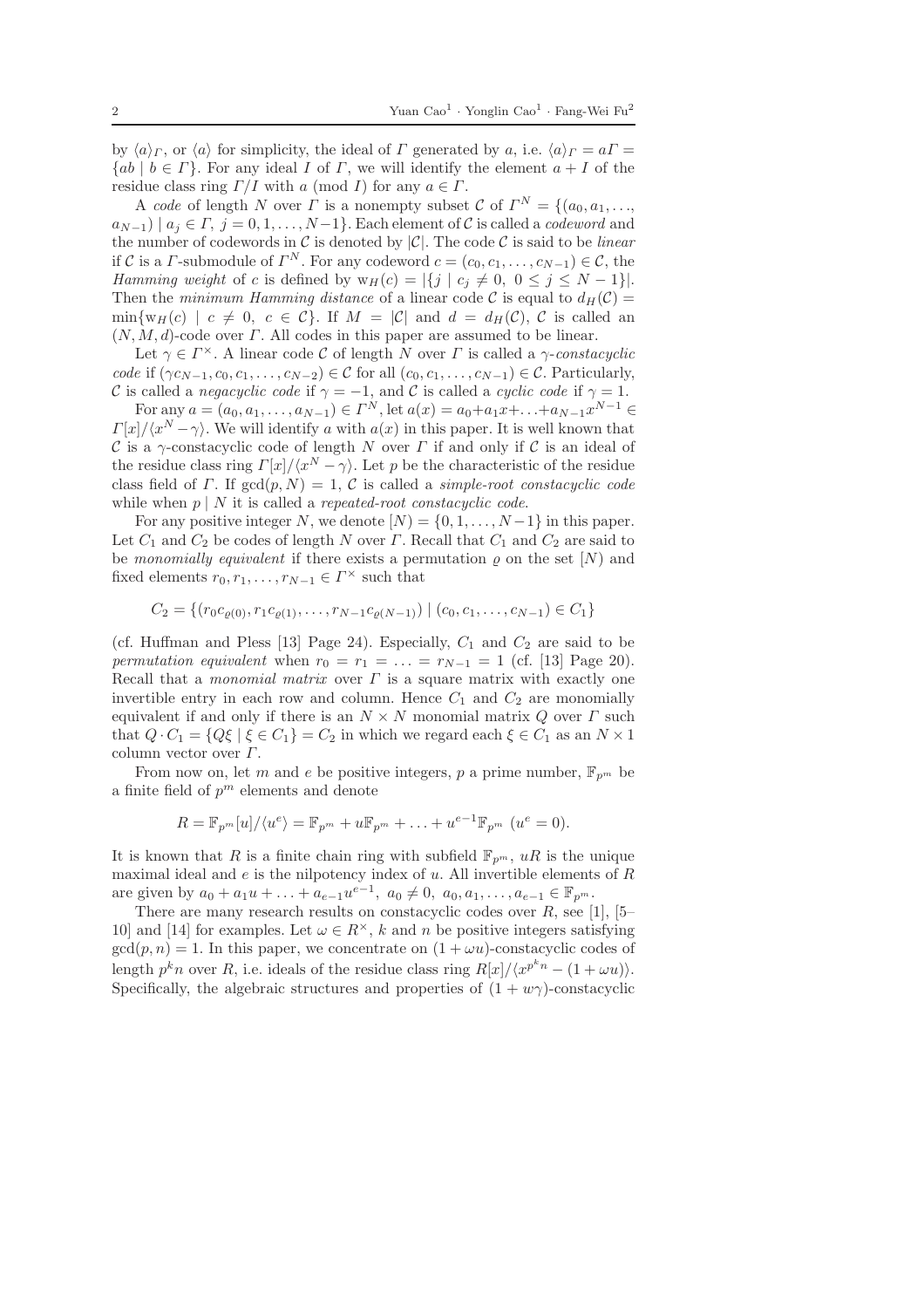codes of arbitrary length over an arbitrary finite chain ring  $\Gamma$  were given in [4], where w is a unit in  $\Gamma$  and  $\gamma$  generates the unique maximal ideal of  $\Gamma$ .

Blackford [2] classified all negacyclic codes over the finite chain ring  $\mathbb{Z}_4$  of even length using a Discrete Fourier Transform approach. Using the concatenated structure given by [2] Theorem 3, we know that each negacyclic code of length  $2^k n$ , where n is odd, is monomially equivalent to a sequence of  $2^k$ cyclic codes of length n over  $\mathbb{Z}_4$ .

As  $-1 = 1 + 2 \in \mathbb{Z}_4$ , negacyclic codes of even length over  $\mathbb{Z}_4$  is a special subclass of the class of  $(1 + w\gamma)$ -constacyclic codes with arbitrary length over an arbitrary finite chain ring  $\Gamma$ . Now, we try to give a matrix-product structure for any  $(1 + \omega u)$ -constacyclic code of length  $p^k n$  over R by us of the theory of finite chain rings. In this paper, we denote

$$
\mathcal{R}_k := R[v]/\langle v^{p^k} - (1 + \omega u) \rangle.
$$

As  $R[x]/\langle f \rangle = R$  when  $f = x - 1$ , from Cao [4] Theorem 2.4 and Dinh et all [10] Section 4 we deduce the following lemma.

Lemma 1.1 Using the notations above, we have the following conclusions. (i)  $v - 1$  is nilpotent in the ring  $\mathcal{R}_k$ .

(ii)  $\mathcal{R}_k$  is a commutative finite chain ring with maximal ideal  $(v-1)\mathcal{R}_k$ , and  $p^k e$  is the nilpotency index of  $v - 1$ . Furthermore,  $u\mathcal{R}_k = (v - 1)^{p^k} \mathcal{R}_k$ .

(iii)  $\mathcal{R}_k/(v-1)\mathcal{R}_k \cong \mathbb{F}_{p^m}$ .

(iv) All  $p^k e + 1$  distinct ideals of  $\mathcal{R}_k$  are given by

 $\{0\} = (v-1)^{p^k e} \mathcal{R}_k \subset (v-1)^{p^k e-1} \mathcal{R}_k \subset \ldots \subset (v-1) \mathcal{R}_k \subset (v-1)^0 \mathcal{R}_k = \mathcal{R}_k.$ 

Moreover, the number of elements in  $(v-1)^i \mathcal{R}_k$  is equal to  $|(v-1)^i \mathcal{R}_k|$  =  $p^{m(p^ke-i)}$  for all  $i=0,1,\ldots,p^ke$ .

We will construct a precise isomorphism of rings from  $R[x]/\langle x^{p^kn}-(1+\omega u)\rangle$ onto  $\mathcal{R}_k[x]/\langle x^n-1\rangle$ , which induces a one-to-one correspondence between the set of  $(1 + \omega u)$ -constacyclic codes of length  $p^k n$  over R onto the set of cyclic codes of length n over  $\mathcal{R}_k$ . By the theory of simple-root cyclic codes over finite chain rings (cf. Norton et al [15]), any cyclic code of length n over  $\mathcal{R}_k$  can be determined uniquely by a tower of  $p^k e$  cyclic codes with length n over the finite field  $\mathbb{F}_{p^m}$ 

$$
\langle g_0(x) \rangle \subseteq \langle g_1(x) \rangle \subseteq \ldots \subseteq \langle g_{p^k e-1}(x) \rangle \subseteq \mathbb{F}_{p^m}[x]/\langle x^n - 1 \rangle,
$$

where  $g_0(x), g_1(x), \ldots, g_{p^k e-1}(x)$  are monic divisors of  $x^n - 1$  in  $\mathbb{F}_{p^m}[x]$  satisfying  $g_{p^k e-1}(x) \mid \ldots \mid g_1(x) \mid g_0(x) \mid (x^n - 1)$ . Then we give a direct description of a monomially equivalence between a  $(1 + \omega u)$ -constacyclic code of length  $p^kn$  over R and a matrix-product code of a sequence of  $p^k$  cyclic codes over R determined by  $g_s(x)$ ,  $s = 0, 1, \ldots, p^k e - 1$ .

In Section 2, we sketch the concept of matrix-product codes and structures of simple-root cyclic codes over the finite chain ring  $\mathcal{R}_k$ . In Section 3, we prove that any  $(1 + \omega u)$ -constacyclic code of length  $p^k n$  over R is monomially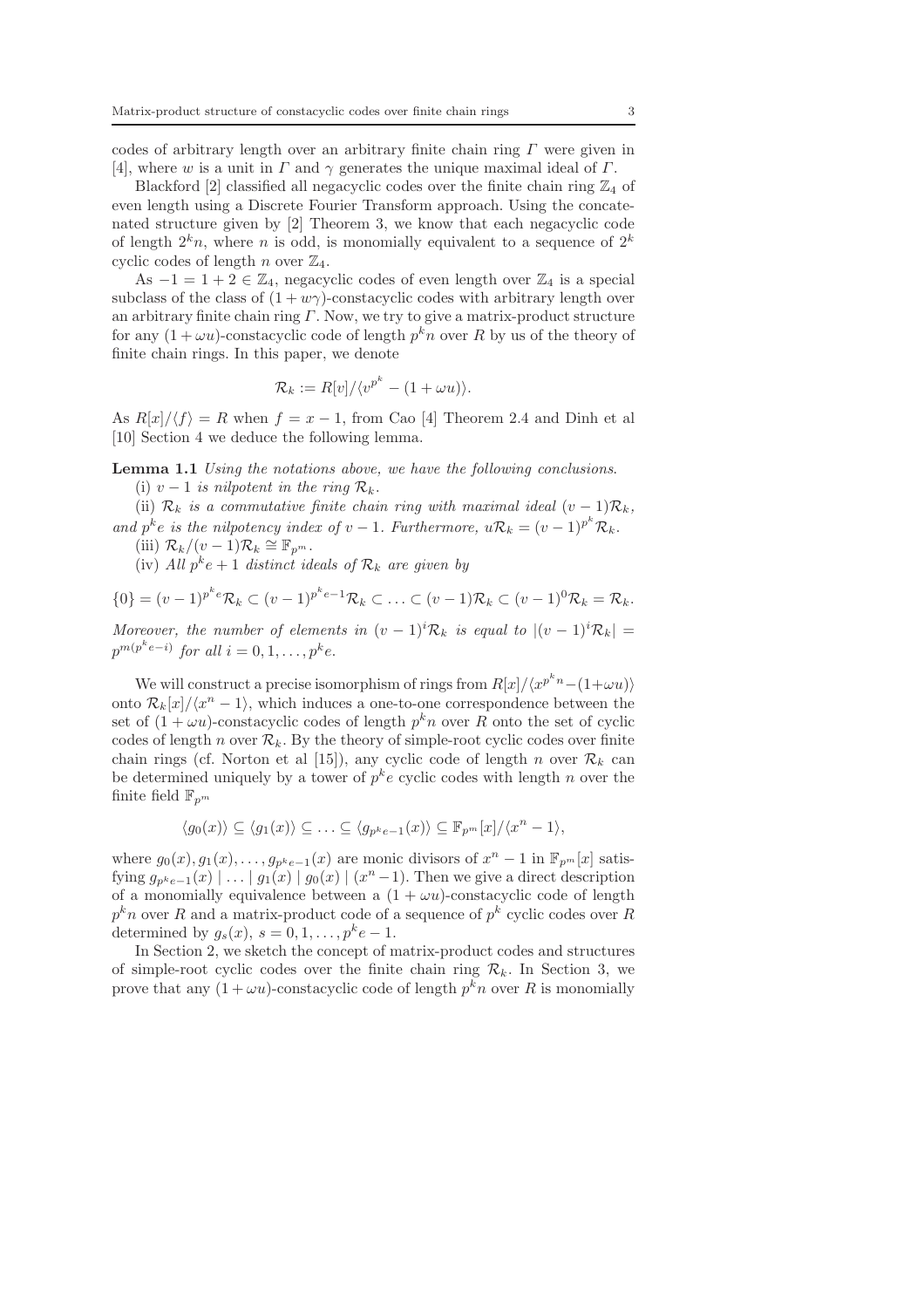equivalent to a matrix-product code of a nested sequence of  $p^k$  cyclic codes with length  $n$  over  $R$ . Using this matrix-product structure, we give an iterative construction of every  $(1+\omega u)$ -constacyclic code by use of  $(1+\omega u)$ -constacyclic codes of shorter lengths over  $R$  in Section 4. In Section 5, we consider how to get the matrix-product structures of  $(1 + u)$ -constacyclic codes of length 90 over  $R = \mathbb{F}_3 + u \mathbb{F}_3 \ (u^2 = 0).$ 

#### 2 Preliminaries

In this section, we sketch the concept of matrix-product codes and structures of simple-root cyclic codes over the finite chain ring  $\mathcal{R}_k$ .

Let  $R = \mathbb{F}_{p^m}[u]/\langle u^e \rangle$ . We follow the notation in [3] Definition 2.1 for definition of matrix-product codes. Let  $A = [a_{ij}]$  be an  $\alpha \times \beta$  matrix with entries in R and let  $C_1, \ldots, C_{\alpha}$  be codes of length n over R. The matrix-product code  $[C_1, \ldots, C_\alpha] \cdot A$  is the set of all matrix products  $[c_1, \ldots, c_\alpha] \cdot A$  defined by

$$
[c_1, ..., c_{\alpha}] \cdot A = [c_1, ..., c_{\alpha}] \begin{bmatrix} a_{11} & a_{12} & \dots & a_{1\beta} \\ a_{21} & a_{22} & \dots & a_{2\beta} \\ \vdots & \vdots & \vdots & \vdots \\ a_{\alpha 1} & a_{\alpha 2} & \dots & a_{\alpha \beta} \end{bmatrix}
$$
  
=  $[a_{11}c_1 + a_{21}c_2 + ... + a_{\alpha 1}c_{\alpha}, a_{12}c_1 + a_{22}c_2 + ... + a_{\alpha 2}c_{\alpha}, a_{13}c_1 + a_{23}c_2 + ... + a_{\alpha \beta}c_{\alpha}]$ 

where  $c_i \in C_i$  is an  $n \times 1$  column vector for  $1 \leq i \leq \alpha$ . Any codeword  $[c_1, \ldots, c_\alpha] \cdot A$  is an  $n \times \beta$  matrix over R and we regard it as a codeword of length  $n\beta$  by reading the entries of the matrix in column-major order. A code C over R is a matrix-product code if  $C = [C_1, \ldots, C_\alpha] \cdot A$  for some codes  $C_1, \ldots, C_\alpha$  and a matrix A.

In the rest of this paper, we assume that  $A = [a_{ij}]$  is an  $\alpha \times \beta$  matrix over  $\mathbb{F}_{p^m}$ , i.e.  $a_{ij} \in \mathbb{F}_{p^m}$  for all *i*, *j*. If the rows of A are linearly independent over  $\mathbb{F}_{p^m}$ , A is called a full-row-rank (FRR) matrix. Let  $A_t$  be the matrix consisting of the first t rows of A. For  $1 \leq j_1 < j_2 < \ldots < j_t \leq \beta$ , we denote by  $A(j_1, j_2, \ldots, j_t)$  the  $t \times t$  submatrix consisting of the columns  $j_1, j_2, \ldots, j_t$  of  $A_t$ . If every sub-matrix  $A(j_1, j_2, \ldots, j_t)$  of A is non-singular for all  $t = 1, \ldots, \alpha$ , A is said to be non-singular by columns (NSC) (cf. [3] Definition 3.1).

As a natural generalization of [12] Theorem 1 and results in [16], by [11] Theorem 3.1 we have the following properties of matrix-product codes.

**Theorem 2.1** Let A be an  $\alpha \times \beta$  FRR matrix over  $\mathbb{F}_{p^m}$ , and  $C_i$  be a linear  $(n, M_i, d_i)$ -code over R for all  $i = 1, \ldots, \alpha$ . Then the matrix-product code  $[C_1, ..., C_{\alpha}] \cdot A$  is a linear  $(n\beta, \prod_{i=1}^{\alpha} M_i, d)$ -code over R where the minimum Hamming distance d satisfies

$$
d \geq \delta := \min\{\delta_i d_i \mid i = 1, \ldots, \alpha\},\
$$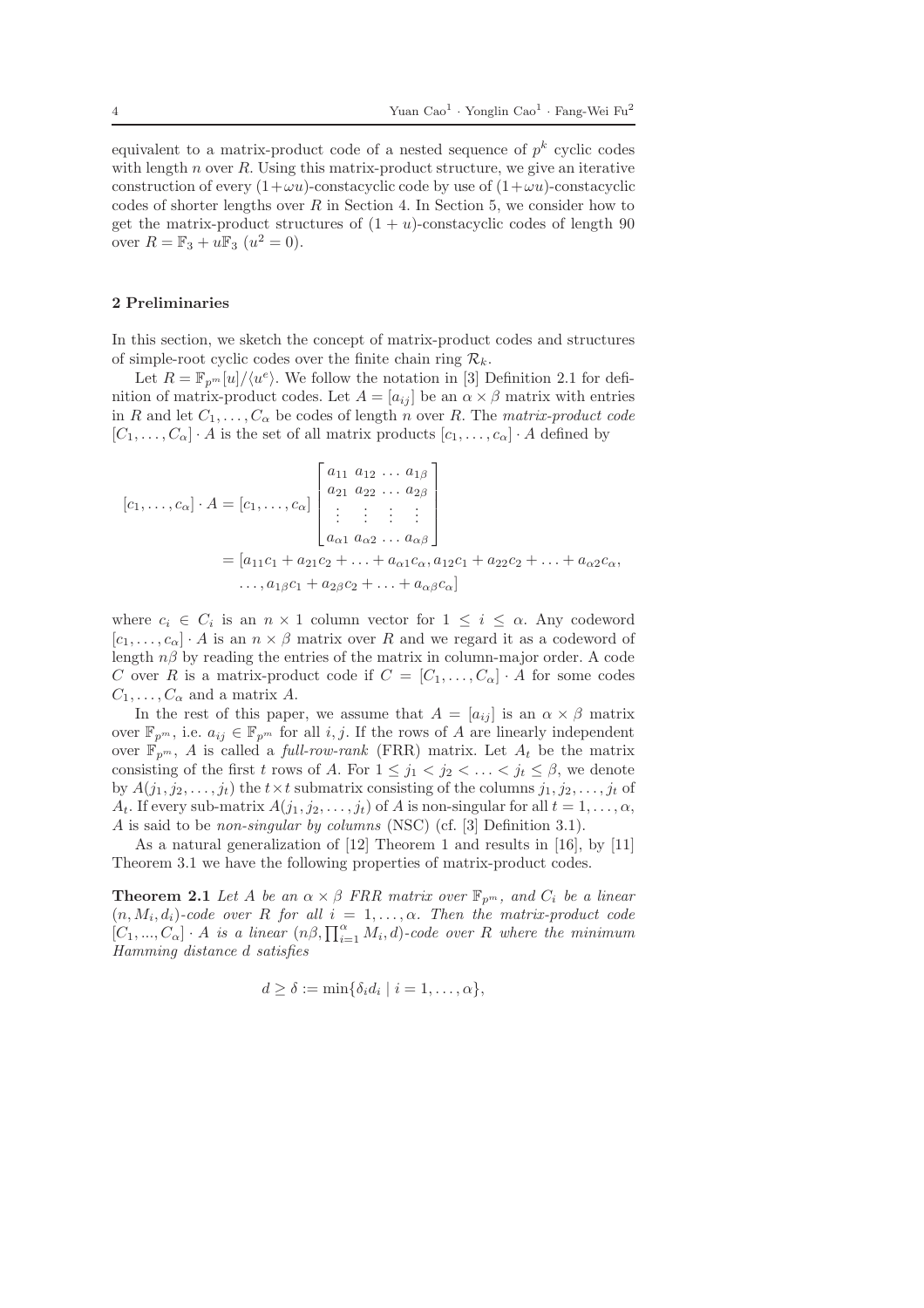where  $\delta_i$  is the minimum distance of the linear code with length  $\beta$  over  $\mathbb{F}_{p^m}$ generated by the first i rows of the matrix A.

Moreover, when the matrix A is NSC, it holds that  $\delta_i = \beta - i + 1$ . Furthermore, if we assume that the codes  $C_i$  form a nested sequence  $C_1 \supseteq C_2 \supseteq \ldots \supseteq$  $C_{\alpha}$ , then  $d = \delta$ .

Then we consider cyclic codes of length n over the finite chain ring  $\mathcal{R}_k =$  $R[v]/\langle v^{p^k} - (1 + \omega u) \rangle$ , i.e. ideals of the residue class ring  $\mathcal{R}_k[x]/\langle x^n - 1 \rangle$ . Let  $\alpha \in \mathcal{R}_k$ . By Lemma 1.1 and properties of finite chain rings,  $\alpha$  has a unique  $(v - 1)$ -expansion

$$
\alpha = \sum_{s=0}^{p^k e - 1} a_s (v - 1)^s, \ a_s \in \mathbb{F}_{p^m}, \ s = 0, 1, \dots, p^k e - 1.
$$

In this paper, we define  $\tau : \mathcal{R}_k \to \mathbb{F}_{p^m}$  by

$$
\tau(\alpha) = a_0 = \alpha \pmod{v-1}, \ \forall \alpha \in \mathcal{R}_k.
$$

Then  $\tau$  is a surjective homomorphism of rings from  $\mathcal{R}_k$  onto  $\mathbb{F}_{p^m}$ . As  $u\mathcal{R}_k =$  $(v-1)^{p^k} \mathcal{R}_k$  by Lemma 1.1(ii), there is an invertible element  $\varepsilon \in \mathcal{R}_k^{\times}$  such that  $u = (v-1)^{p^k} \varepsilon$ , which implies  $\tau(u) = 0$ . Hence for any  $\beta = b_0 + b_1 u + \ldots$  $b_{e-1}u^{e-1} \in R \subseteq \mathcal{R}_k$  where  $b_0, b_1, \ldots, b_{e-1} \in \mathbb{F}_{p^m}$ , we have

$$
\tau(\beta) = b_0 = \beta \pmod{u}.\tag{1}
$$

It is clear that  $\tau$  can be extended to a surjective homomorphism of polynomial rings from  $\mathcal{R}_k[x]$  onto  $\mathbb{F}_{p^m}[x]$  by:  $\sum \alpha_i x^i \mapsto \sum \tau(\alpha_i)x^i$ ,  $\forall \alpha_i \in \mathcal{R}_k$ . We still use  $\tau$  to denote this homomorphism. Then  $\tau$  induces a surjective homomorphism of rings from  $\mathcal{R}_k[x]/\langle x^n-1\rangle$  onto  $\mathbb{F}_{p^m}[x]/\langle x^n-1\rangle$  in the natural way

$$
\tau(\sum_{i=0}^{n-1} \alpha_i x^i) = \sum_{i=0}^{n-1} \tau(\alpha_i) x^i, \ \forall \alpha_0, \alpha_1, \ldots, \alpha_{n-1} \in \mathcal{R}_k.
$$

Now, let C be a cyclic code of length n over  $\mathcal{R}_k$ . For any integer s,  $0 \leq s \leq$  $p^k e-1$ , define

$$
(\mathcal{C}:(v-1)^s) = \{ \alpha(x) \in \mathcal{R}_k[x]/\langle x^n - 1 \rangle \mid (v-1)^s \alpha(x) \in \mathcal{C} \}
$$

which is an ideal of  $\mathcal{R}_k[x]/\langle x^n-1\rangle$  as well. It is clear that

$$
C = (C : (v - 1)^0) \subseteq (C : (v - 1)) \subseteq \dots (C : (v - 1)^{p^k e - 1}).
$$
 (2)

Denote

Tor<sub>s</sub>
$$
(\mathcal{C}) = \tau(\mathcal{C} : (v-1)^s) = {\tau(\alpha(x)) | \alpha(x) \in (\mathcal{C} : (v-1)^s)}.
$$

Then  $\text{Tor}_s(\mathcal{C})$  is an ideal of the ring  $\mathbb{F}_{p^m}[x]/\langle x^n-1\rangle$ , i.e. a cyclic code of length n over  $\mathbb{F}_{p^m}$ , which is called the *sth torsion code* of C. Hence there is a unique monic divisor  $g_s(x)$  of  $x^n - 1$  in  $\mathbb{F}_{p^m}[x]$  such that

$$
\text{Tor}_s(\mathcal{C}) = \langle g_s(x) \rangle = \{ b(x)g_s(x) \mid \deg(b(x)) < n - \deg(g_s(x)), \ b(x) \in \mathbb{F}_{p^m}[x] \},
$$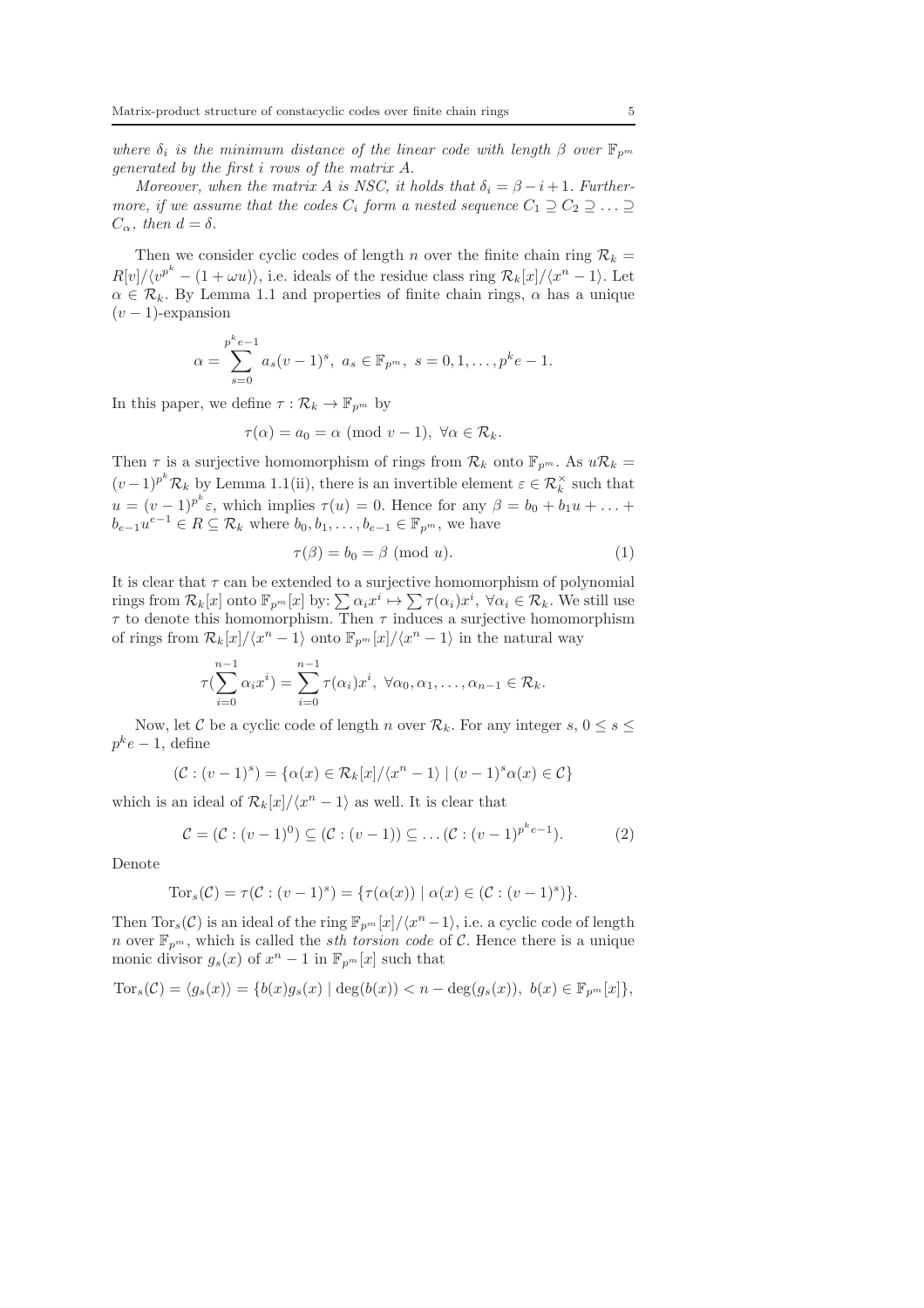where  $g_s(x)$  is the generator polynomial of the cyclic code Tor<sub>s</sub> $(\mathcal{C})$ . Hence  $|\text{Tor}_s(\mathcal{C})| = p^{m(n-\deg(g_s(x)))}.$ 

As  $g_s(x) \in \text{Tor}_s(\mathcal{C})$ , we have  $(v-1)^s (g_s(x) - (v-1)b_s(x)) \in \mathcal{C}$  for some  $b_s(x) \in \mathcal{R}_k[x]$ . Then by  $(v-1)^{p^k e} = 0$  in  $\mathcal{R}_k$ , it follows that

$$
(v-1)^{s} g_{s}(x)^{p^{k}e-s} = (v-1)^{s} \left( g_{s}(x)^{p^{k}e-s} - (v-1)^{p^{k}e-s} b_{s}(x)^{p^{k}e-s} \right)
$$
  

$$
= (v-1)^{s} (g_{s}(x) - (v-1)b_{s}(x))
$$
  

$$
\cdot \left( \sum_{t=0}^{p^{k}e-s-1} g_{s}(x)^{t} \cdot ((v-1)b_{s}(x))^{p^{k}e-s-1-t} \right).
$$

This implies  $(v-1)^s g_s(x)^{p^k e-s} \in \mathcal{C}$ . As  $gcd(p,n) = 1, x^n - 1$  has no repeated divisors in  $\mathbb{F}_{p^m}[x]$ . This implies  $gcd(x^n - 1, g_s(x))^{p^k e - s} = g_s(x)$ . Hence there exist  $a(x), b(x) \in \mathbb{F}_{p^m}[x]$  such that  $g_s(x) = a(x)g_s(x)^{p^k e-s} + b(x)(x^n - 1) =$  $a(x)g_s(x)^{p^ke-s}$  in  $\mathcal{R}_k[x]/\langle x^n-1\rangle$ . Therefore, we have

$$
(v-1)^{s} g_{s}(x) = a(x) \cdot (v-1)^{s} g_{s}(x)^{p^{k} e-s} \in \mathcal{C}, \ s = 0, 1, \dots, p^{k} e-1.
$$
 (3)

This implies  $(v-1)^s \text{Tor}_s(\mathcal{C}) \subseteq \mathcal{C}$  for all  $s = 0, 1, \ldots, p^k e-1$ . Moreover, by Equation (2) we have a tower of cyclic codes over  $\mathbb{F}_{p^m}$ :

$$
\operatorname{Tor}_0(\mathcal{C}) \subseteq \operatorname{Tor}_1(\mathcal{C}) \subseteq \ldots \subseteq \operatorname{Tor}_{p^ke-1}(\mathcal{C}) \subseteq \mathbb{F}_{p^m}[x]/\langle x^n-1 \rangle.
$$

This implies that  $g_{p^k e-1}(x) | \ldots | g_1(x) | g_0(x) | (x^n - 1)$  in  $\mathbb{F}_{p^m}[x]$ .

Now, let  $c(x) \in \mathcal{C}$ . Then  $\tau(c(x)) \in \text{Tor}_0(\mathcal{C}) = \langle g_0(x) \rangle$ . Hence there exists a unique polynomial  $b_0(x) \in \mathbb{F}_{p^m}[x]$  satisfying  $\deg(b_0(x)) < n - \deg(g_0(x))$  such that  $\tau(c(x)) = b_0(x)g_0(x)$ . By Equation (3), it follows that  $b_0(x)g_0(x) \in \mathcal{C}$ . Hence  $c(x) - b_0(x)g_0(x) \in \mathcal{C}$ .

As  $\tau(c(x) - b_0(x)g_0(x)) = \tau(c(x)) - b_0(x)g_0(x) = 0$ , there exists  $\alpha_1(x) \in$  $\mathcal{R}_k[x]/\langle x^n-1\rangle$  such that  $(v-1)\alpha_1(x) = c(x) - b_0(x)g_0(x) \in \mathcal{C}$ . This implies  $\alpha_1(x) \in (\mathcal{C} : (v-1)),$  and so  $\tau(\alpha_1(x)) \in \text{Tor}_1(\mathcal{C}).$ 

By Tor<sub>1</sub>(C) =  $\langle q_1(x)\rangle$ , there exists a unique polynomial  $b_1(x) \in \mathbb{F}_{p^m}[x]$ satisfying  $\deg(b_1(x)) < n - \deg(g_1(x))$  such that  $\tau(\alpha_1(x)) = b_1(x)g_1(x)$ . Then by Equation (3), it follows that  $(v-1)b_1(x)g_1(x) = b_1(x) \cdot (v-1)g_1(x) \in \mathcal{C}$ . By  $\tau(\alpha_1(x) - b_1(x)g_1(x)) = 0$ , there exists  $\alpha_2(x) \in \mathcal{R}_k[x]/\langle x^n - 1 \rangle$  such that  $(v-1)\alpha_2(x) = \alpha_1(x) - b_1(x)g_1(x)$  and

$$
(v-1)^2 \alpha_2(x) = (v-1)\alpha_1(x) - (v-1)b_1(x)g_1(x) \in \mathcal{C}.
$$

This implies  $\alpha_2(x) \in (\mathcal{C} : (v-1)^2)$ , and so  $\tau(\alpha_2(x)) \in \text{Tor}_2(\mathcal{C}) = \langle g_2(x) \rangle$ . As stated above, we have

$$
c(x) = b_0(x)g_0(x) + (v - 1)\alpha_1(x)
$$
  
=  $b_0(x)g_0(x) + (v - 1)b_1(x)g_1(x) + (v - 1)^2\alpha_2(x)$ ,

where  $c_0(x) = b_0(x)g_0(x) \in \text{Tor}_0(\mathcal{C})$  and  $c_1(x) = b_1(x)g_1(x) \in \text{Tor}_1(\mathcal{C})$ .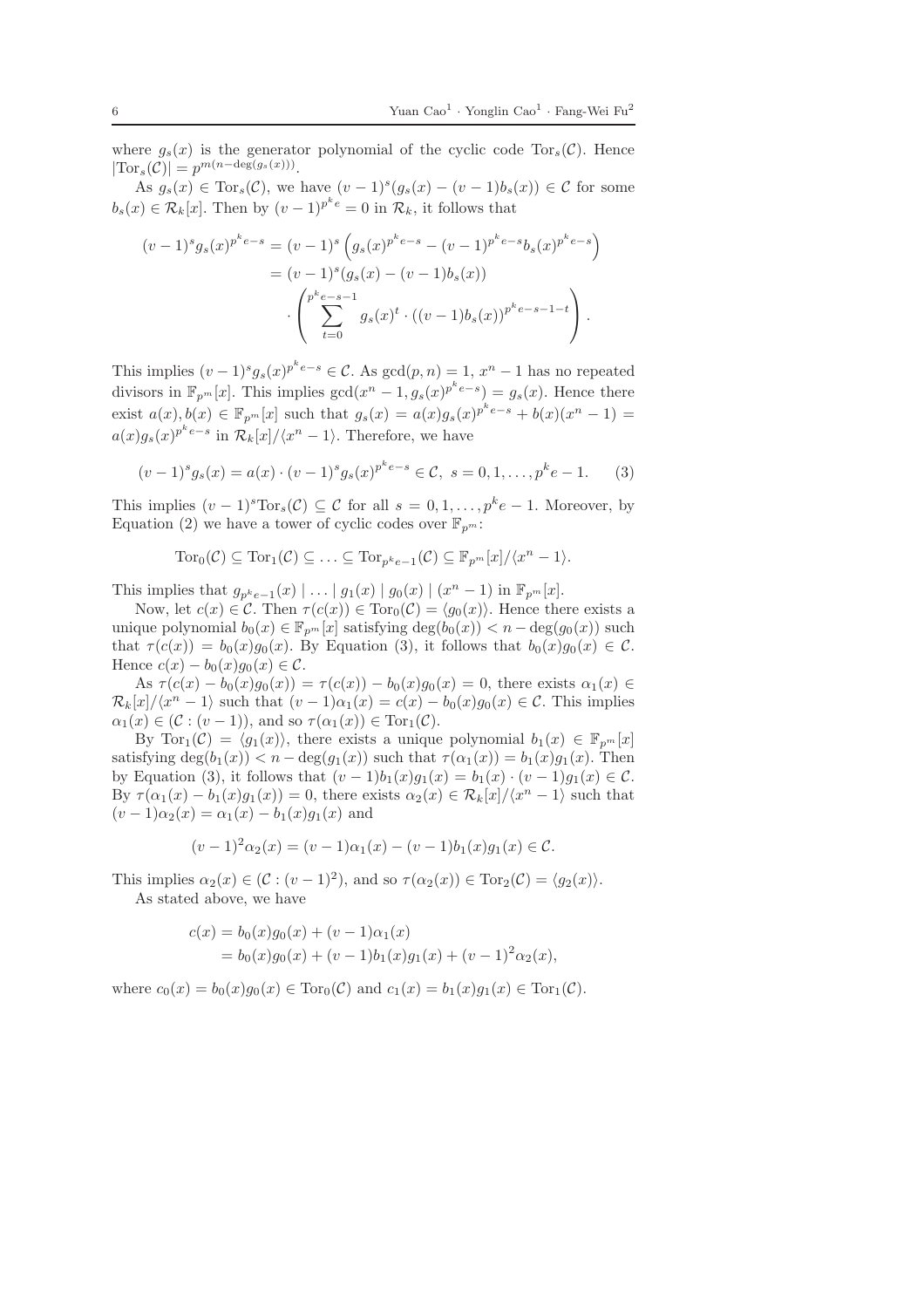Let  $2 \leq s \leq p^k e - 2$  and assume that there exist  $c_i(x) \in \text{Tor}_i(\mathcal{C}), i =$  $0, 1, \ldots, s$ , and  $\alpha_{s+1}(x) \in \mathcal{R}_k[x]/\langle x^n-1 \rangle$  such that

$$
c(x) = \sum_{i=0}^{s} (v-1)^{i} c_i(x) + (v-1)^{s+1} \alpha_{s+1}(x).
$$

Then by  $(v-1)^{i}c_i(x) \in (v-1)^{i} \text{Tor}_i(\mathcal{C}) \subseteq \mathcal{C}$ , it follows that  $(v-1)^{s+1}\alpha_{s+1}(x) \in$ C. This implies  $\alpha_{s+1}(x) \in (\mathcal{C} : (v-1)^{s+1})$ , and so  $\tau(\alpha_{s+1}(x)) \in \text{Tor}_{s+1}(\mathcal{C})$  $\langle g_{s+1}(x)\rangle$ . We denote  $c_{s+1}(x) = \tau(\alpha_{s+1}(x))$ . Then there exists  $\alpha_{s+2}(x) \in$  $\mathcal{R}_k[x]/\langle x^n-1\rangle$  such that  $\alpha_{s+1}(x) = c_{s+1}(x) + (v-1)\alpha_{s+2}(x)$ , and hence  $(v-1)^{s+1}\alpha_{s+1}(x) = (v-1)^{s+1}c_{s+1}(x) + (v-1)^{s+2}\alpha_{s+2}(x)$ . Therefore,

$$
c(x) = \sum_{i=0}^{s+1} (v-1)^{i} c_i(x) + (v-1)^{s+2} \alpha_{s+2}(x).
$$

By mathematical induction on s, we conclude the following theorem.

Theorem 2.2 Using the notations above, we have the following conclusions.

(i) Let C be a cyclic code of length n over  $\mathcal{R}_k = R[v]/\langle v^{p^k} - (1 + \omega u) \rangle$ . Then each codeword  $c(x)$  in C has a unique  $(v-1)$ -adic expansion:

$$
c(x) = \sum_{s=0}^{p^k e - 1} (v - 1)^s c_s(x), \text{ where } c_s(x) \in \text{Tor}_s(\mathcal{C}), \ \forall s = 0, 1, \dots, p^k e - 1.
$$

Hence  $|C| = \prod_{s=0}^{p^k e-1} |\text{Tor}_s(C)| = p^{m(\sum_{s=0}^{p^k e-1} (n-\deg(g_s(x)))))}$ .

(ii) C is a cyclic code of length n over  $\mathcal{R}_k$  if and only if there exists uniquely a tower of  $p^k e$  cyclic codes with length n over  $\mathbb{F}_{p^m}$ ,  $C_0 \subseteq C_1 \subseteq \ldots \subseteq C_{p^k e-1}$ , such that  $\text{Tor}_s(\mathcal{C}) = \tau(\mathcal{C} : (v-1)^s) = C_s$  for all  $s = 0, 1, ..., p^k e-1$ . If the latter conditions are satisfied, then

$$
C = \bigoplus_{s=0}^{p^k e - 1} (v - 1)^s C_s
$$
  
=  $\langle g_0(x), (v - 1)g_1(x), \dots, (v - 1)^{p^k e} g_{p^k e - 1}(x) \rangle_{\mathcal{R}_k[x]/\langle x^n - 1 \rangle}$   
=  $\left\langle \sum_{s=0}^{p^k e - 1} (v - 1)^s g_s(x) \right\rangle_{\mathcal{R}_k[x]/\langle x^n - 1 \rangle}$ 

where  $g_s(x) \in \mathbb{F}_{p^m}[x]$  being the generator polynomial of the cyclic code  $C_s$  for all  $s = 0, 1, ..., p^k e - 1$ .

Remark For a complete description of simple-root cyclic codes over arbitrary commutative finite chain rings, readers can refer to [15] Theorem 3.5.

When  $k = 0$ , we have  $\mathcal{R}_0 = R[v]/\langle v - (1 + \omega u) \rangle = R$  satisfying  $v - 1 = \omega u$ or  $u = \omega^{-1}(v-1)$ . Then from Lemma 1.1, Theorem 2.2 and Equation (1), we deduce the following corollary which will be used in the following sections.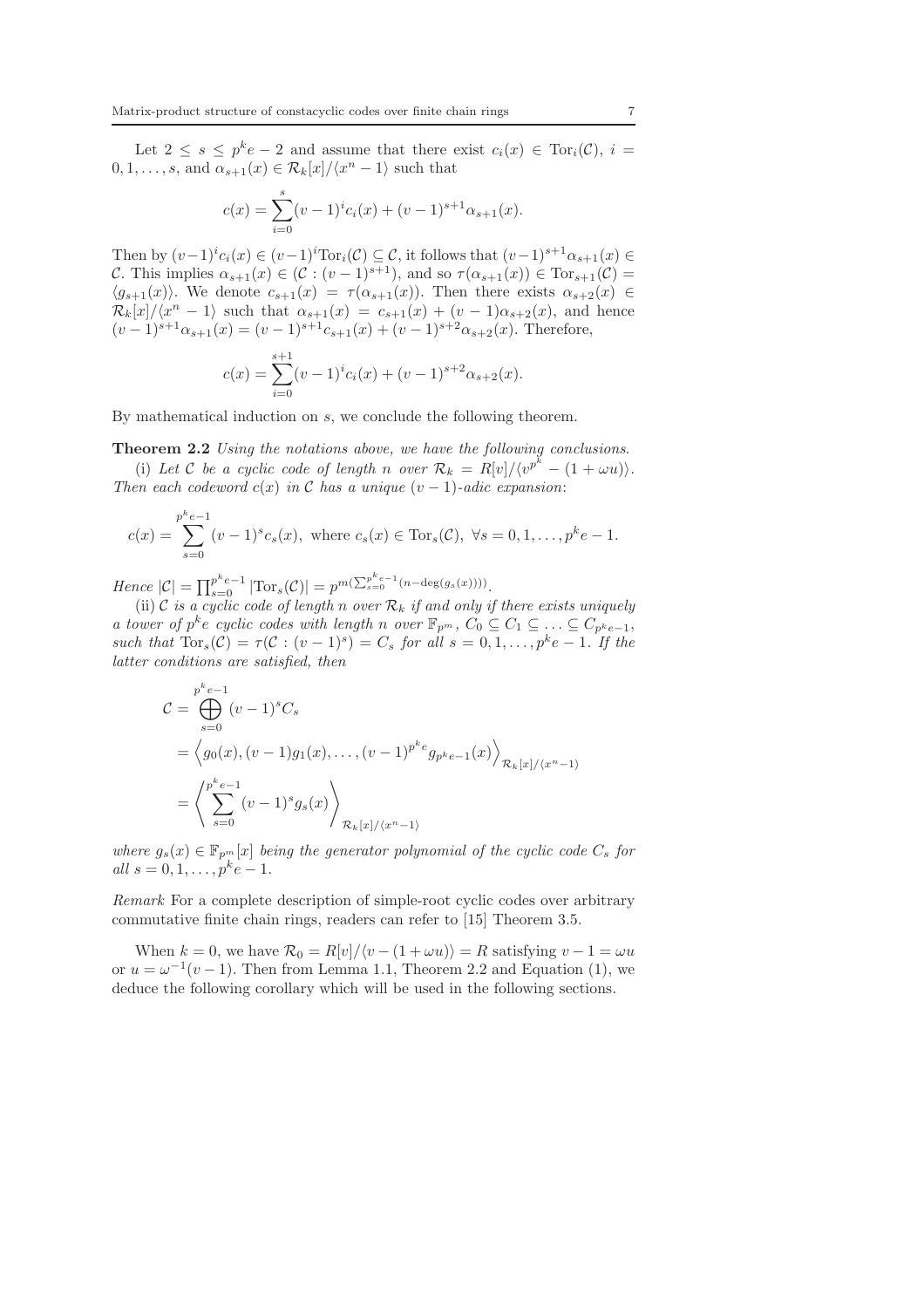Corollary 2.3 Using the notations above, we have the following conclusions. (i) Let C be a cyclic code of length n over  $R = \mathbb{F}_{p^m}[u]/\langle u^e \rangle$ . Then each codeword  $c(x)$  in C has a unique u-adic expansion:

$$
c(x) = \sum_{s=0}^{e-1} u^s c_s(x), \text{ where } c_s(x) \in \text{Tor}_s(\mathcal{C}) = \tau(\mathcal{C}: u^s), \ \forall s = 0, 1, \dots, e-1.
$$

Hence  $|\mathcal{C}| = \prod_{s=0}^{e-1} |\text{Tor}_s(\mathcal{C})| = p^{m(\sum_{s=0}^{e-1} (n-\deg(g_s(x))))}$ .

(ii)  $\mathcal C$  is a cyclic code of length n over R if and only if there exists uniquely a tower of e cyclic codes with length n over  $\mathbb{F}_{p^m}$ ,  $C_0 \subseteq C_1 \subseteq \ldots \subseteq C_{e-1}$ , such that  $\text{Tor}_s(\mathcal{C}) = C_s$  for all  $s = 0, 1, \ldots, e-1$ . If the latter conditions are satisfied, then  $C = \bigoplus_{s=0}^{e-1} u^s C_s$  and  $|C| = \prod_{i=0}^{e-1} |C_i|$ . Furthermore, we have

$$
\mathcal{C} = \langle g_0(x), ug_1(x), \dots, u^{e-1}g_{e-1}(x) \rangle_{R[x]/\langle x^n - 1 \rangle} = \left\langle \sum_{s=0}^{e-1} u^s g_s(x) \right\rangle_{R[x]/\langle x^n - 1 \rangle}
$$

where  $g_s(x) \in \mathbb{F}_{p^m}[x]$  being the generator polynomial of the cyclic code  $C_s$  for all  $s = 0, 1, \ldots, e - 1$ .

(iii) Let C and C' be cyclic codes of length n over R with  $C_s = \text{Tor}_s(C)$  and  $C'_s = \text{Tor}_s(C')$  for all s. Then  $C \subseteq C'$  if and only if  $C_s \subseteq C'_s$  as ideals of the  $ring \mathbb{F}_{p^m}[x]/\langle x^n-1\rangle$  for all  $s = 0, 1, \ldots, e-1$ .

*Proof* We only need to prove (iii). If  $C_s \subseteq C'_s$  for all  $s = 0, 1, \ldots, e-1$ , it is obvious that  $\mathcal{C} = \bigoplus_{s=0}^{e-1} u^s C_s \subseteq \bigoplus_{s=0}^{e-1} u^s C'_s = \mathcal{C}'$ .

Conversely, let  $\mathcal{C} \subseteq \mathcal{C}'$ . Then  $(\mathcal{C} : u^s) \subseteq (\mathcal{C}' : u^s)$  for all s. From this, by  $Tor_s(\mathcal{C}) = \tau(\mathcal{C}:u^s)$  and  $Tor_s(\mathcal{C}') = \tau(\mathcal{C}':u^s)$  we deduce that  $C_s \subseteq C'_s$  for all  $s = 0, 1, \ldots, e-1.$ 

# 3 Matrix-product structure of  $(1 + \omega u)$ -constacyclic codes over R

Denote  $[n] \times [p^k] = \{(j, t) | j \in [n], t \in [p^k] \}$ . Then each integer  $i \in [p^k n]$  $\{0, 1, \ldots, p^k n - 1\}$  can be uniquely expressed as

$$
i = j + tn, \text{ were } j \equiv i \pmod{n}, \ j \in [n), \text{ and } t = \frac{i - j}{n} \in [p^k). \tag{4}
$$

In this paper, we adopt the following notations.

**Notation 3.1** Let l be the smallest positive integer such that  $p^{l} \geq e$ . Since  $gcd(p, n) = 1$ , there exists a unique integer  $n', 1 \leq n' \leq p^{k+l} - 1$ , such that

$$
n'n \equiv 1 \pmod{p^{k+l}}.\tag{5}
$$

We write  $n' = qp^k + n''$ , where  $0 \le q \le p^l - 1$  and  $1 \le n'' \le p^k - 1$  satisfying  $gcd(p, n'') = 1$ . Then we define a transformation  $\varrho$  on the set  $[p^k n]$  by

$$
\varrho(j + \lambda n) = j + n \left(\lambda - jn'' \pmod{p^k}\right), \ \forall (j, \lambda) \in [n) \times [p^k),
$$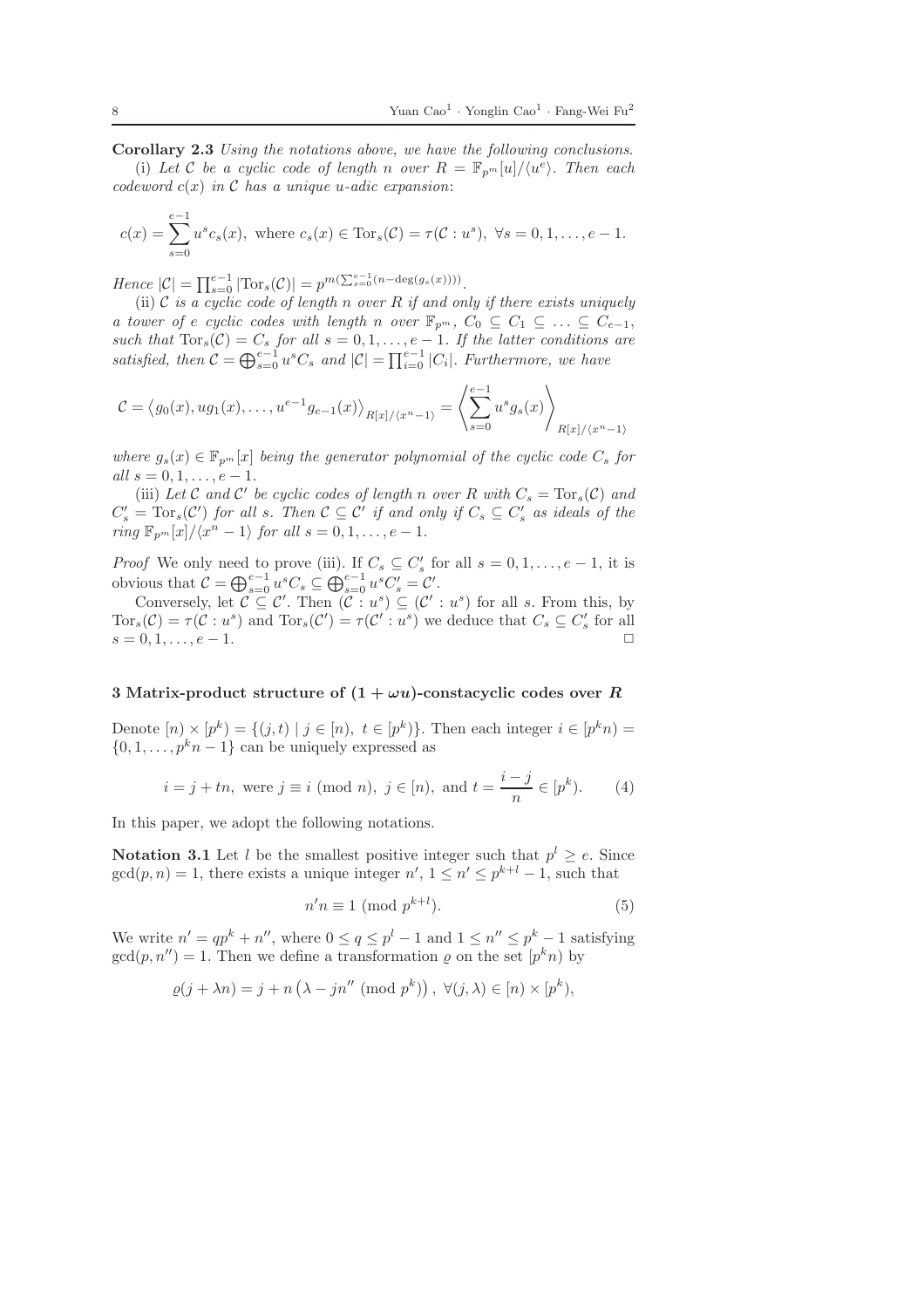and denote

$$
\Lambda = \text{diag}[1, (1 + \omega u)^q, (1 + \omega u)^{2q}, \dots, (1 + \omega u)^{(n-1)q}]
$$

which is a diagonal matrix of order n with  $1, (1 + \omega u)^q, (1 + \omega u)^{2q}, \ldots, (1 +$  $\omega u^{(n-1)q} \in R^{\times}$  as its diagonal entries.

**Lemma 3.2** (i) The transformation  $\rho$  is a permutation on the set  $[p^k n]$ . (ii) Let  $P_{p^k n}$  be a matrix of order  $p^k n$  defined by  $P_{p^k n} = [\epsilon_{i,j}]$  where

$$
\epsilon_{i,j} = 1
$$
 if  $j = \varrho(i)$ , and  $\epsilon_{i,j} = 0$  otherwise, for all  $0 \le i, j \le p^k n - 1$ ,

$$
(p^k)^{\cdot} \mathbf{s}
$$

and set  $M_{p^k}(n,\omega) = \text{diag}[\overbrace{A,\ldots,A}]\cdot P_{p^kn}$ . Then  $P_{p^kn}$  is a permutation matrix and  $M_{p^k}(n,\omega)$  is a monomial matrix over R of order  $p^k n$ .

(iii) Define a transformation  $\Theta$  on the R-module  $\mathbb{R}^{p^k n}$  by

$$
\Theta(\xi) = M_{p^k}(n,\omega) \cdot \xi, \ \forall \xi = \begin{bmatrix} a_0 \\ a_1 \\ \dots \\ a_{p^k n-1} \end{bmatrix} \in R^{p^k n}.
$$

Then  $\Theta$  is an R-module automorphism on  $\mathbb{R}^{p^k n}$ . Let C be an R-submodule of  $R^{p^kn}$  and denote  $\Theta(C) = M_{p^k}(n,\omega) \cdot C = \{M_{p^k}(n,\omega) \cdot c \mid c \in C\}$ . Then  $\Theta(C)$ and C are monomially equivalent linear codes of length  $p^k n$  over R.

*Proof* (i) For any  $(j, \lambda) \in [n] \times [p^k)$ , let  $t = \lambda - jn'' \pmod{p^k}$ . Then by Equation (4) and  $(j, t) = (j, \lambda)$  $\begin{bmatrix} 1-n'' \\ 0 & 1 \end{bmatrix}$ , we see that  $\rho : j + \lambda n \mapsto j + tn$  $(\forall (j, \lambda) \in [n] \times [p^k])$  is a a permutation on the set  $[p^k n]$ .

(ii) follows from (i) and Notation 3.1, and (iii) follows from (ii).  $\Box$ 

First, we establish an explicit relationship between the set of all  $(1 + \omega u)$ constacyclic codes of length  $p^k n$  over the finite chain ring  $R = \mathbb{F}_{p^m}[u]/\langle u^e \rangle$ and the set of all cyclic codes of length n over the finite chain ring  $\mathcal{R}_k$ .

Let  $a(x) \in R[x]/\langle x^{p^k n} - (1 + \omega u) \rangle$ . By Equation (4),  $a(x)$  can be uniquely expressed as  $a(x) = \sum_{j=0}^{n-1} \sum_{t=0}^{p^k-1} a_{j+tn} x^{j+tn}$ , where  $a_0, a_1, \ldots, a_{p^kn-1} \in R$ . We will identify  $a(x)$  with the column vector  $[a_0, a_1, \ldots, a_{p^kn-1}]^{\text{tr}} \in R^{p^kn}$  in this paper. By  $x^{j+tn} = x^j (x^n)^t$ , we can write  $a(x)$  as a product of matrices

$$
a(x) = [1, x, x^2, \dots, x^{n-1}]M_{a(x)}X
$$
\n(6)

where  $X = [1, x^n, x^{2n}, \dots, x^{(p^k-1)n}]^{\text{tr}}$  is the transpose of the  $1 \times p^k$  matrix

$$
[1, x^{n}, x^{2n}, \dots, x^{(p^{k}-1)n}] \text{ and } M_{a(x)} = \begin{bmatrix} a_{0} & a_{0+n} & \cdots & a_{0+(p^{k}-1)n} \\ a_{1} & a_{1+n} & \cdots & a_{1+(p^{k}-1)n} \\ \cdots & \cdots & \cdots & \cdots \\ a_{n-1} & a_{n-1+n} & \cdots & a_{n-1+(p^{k}-1)n} \end{bmatrix}.
$$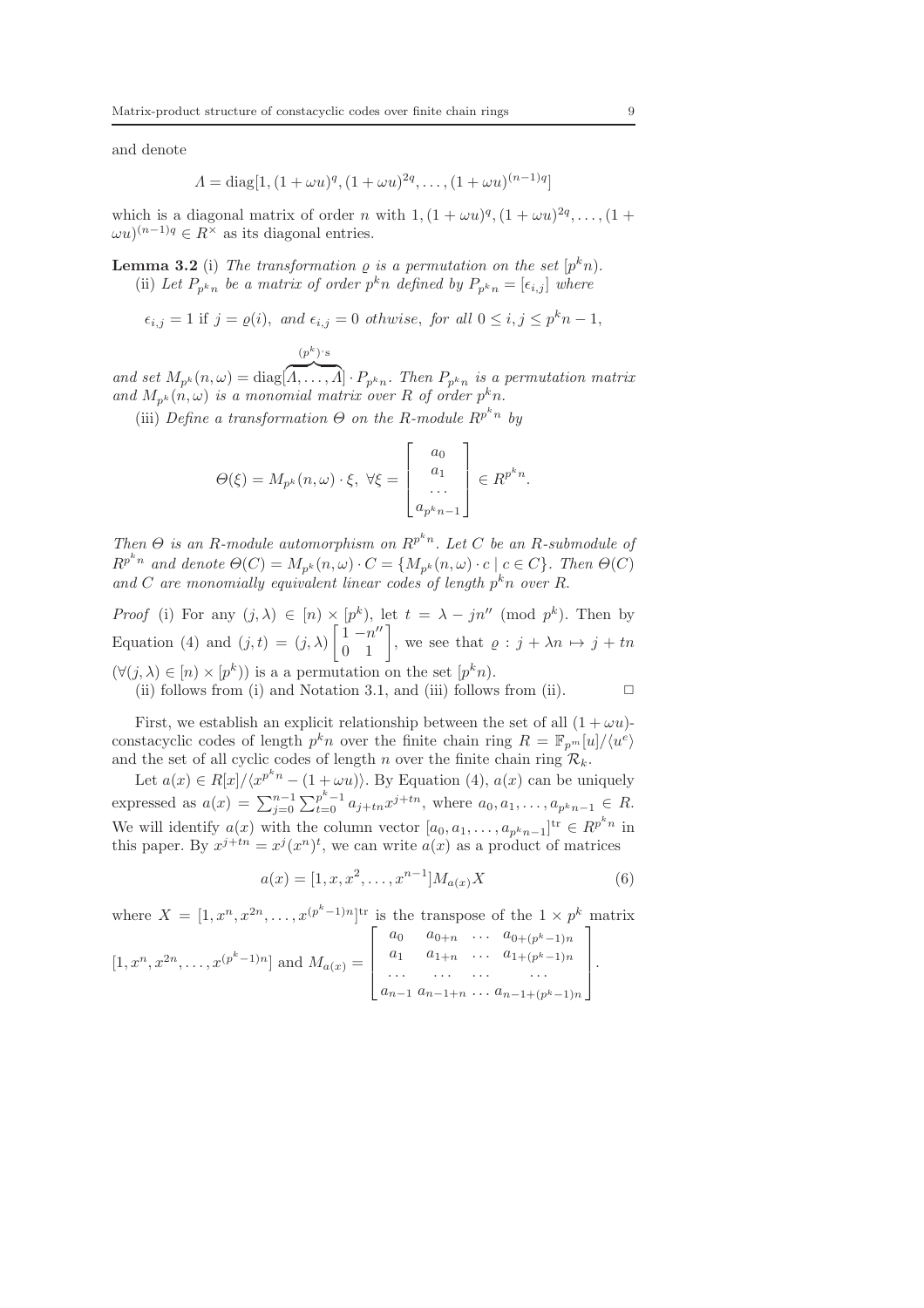Set  $v = x^n$  in Equation (6). We obtain

$$
a(x) = [1, x, x^2, \dots, x^{n-1}]M_{a(x)}V.
$$

where  $V = [1, v, v^2, \dots, v^{p^k-1}]^{\text{tr}}$  is the transpose of the  $1 \times p^k$  matrix  $[1, v, v^2, \dots, v^{p^k-1}]^{\text{tr}}$  $\ldots, v^{p^k-1}$ . We define a map  $\varphi: R[x]/\langle x^{p^k n} - (1 + \omega u) \rangle \to \mathcal{R}_k/\langle x^n - v \rangle$  by

$$
\varphi(a(x)) = [1, x, x^2, \dots, x^{n-1}] (M_{a(x)}V) = \alpha_0 + \alpha_1 x + \dots + \alpha_{n-1} x^{n-1}
$$

where  $[\alpha_0, \alpha_1, \ldots, \alpha_{n-1}] = (M_{a(x)}V)^{\text{tr}} \in \mathcal{R}_k^n$ . Then from  $\mathcal{R}_k = R[v]\langle v^{p^k} - (1 +$  $\langle \omega u \rangle$  and  $R[x]/\langle x^{p^kn} - (1 + \omega u) \rangle = R[x, v]/\langle v^{p^k} - (1 + \omega u), x^n - v \rangle$  as residue class rings, we deduce the following conclusion.

**Lemma 3.3** The map  $\varphi$  is an isomorphism of rings from  $R[x]/\langle x^{p^kn}-(1+\omega u)\rangle$ onto  $\mathcal{R}_k / \langle x^n - v \rangle$ .

By Notation 3.1, we have  $p^l \geq e$ . From this, by  $v^{p^k} = x^{p^k n} = 1 + \omega u$  and  $u^e = 0$  in  $\mathcal{R}_k$  we deduce that

$$
v^{p^{k+l}} = (1 + \omega u)^{p^l} = 1 + \omega^{p^l} u^{p^l} = 1 + \omega^{p^l} u^{p^l - e} u^e = 1.
$$

Then by Equation (5), it follows that  $(v^{n'})^n = v^{n'n} = v$ . Now, we define an automorphism of the polynomial ring  $\mathcal{R}_k[x]$  by  $\psi(\beta(x)) = \beta(v^{n'}x)$   $(\forall \beta(x) \in$  $\mathcal{R}_k[x]$ ). Since  $\psi(x^n - v) = (v^{n'}x)^n - v = v(x^n - 1)$  and  $v \in \mathcal{R}_k^{\times}$ ,  $\psi$  induces an ring isomorphism of residue class rings from  $\mathcal{R}_k[x]/\langle x^n - v \rangle$  onto  $\mathcal{R}_k[x]/\langle x^n - 1 \rangle$ :

$$
\alpha(x) \mapsto \alpha(v^{n'}x) = [1, x, \dots, x^{n-1}]diag(1, v^{n'}, \dots, (v^{n'})^{n-1})[\alpha_0, \alpha_1, \dots, \alpha_{n-1}]^{tr}
$$

for any  $\alpha(x) = \alpha_0 + \alpha_1 x + \ldots + \alpha_{n-1} x^{n-1} \in \mathcal{R}_k[x]/\langle x^n - v \rangle$ . We will still use  $\psi$  to denote this ring isomorphism. Hence  $\psi(\alpha(x)) = \alpha(v^{n'}x)$  for all  $\alpha(x) \in$  $\mathcal{R}_k[x]/\langle x^n - v \rangle$ . Then by Lemma 3.3, we conclude the following conclusion.

**Lemma 3.4** Using the notations above, the map  $\psi \varphi$  define by

$$
\psi \varphi(a(x)) = [1, x, \dots, x^{n-1}] \text{diag}(1, v^{n'}, \dots, (v^{n'})^{n-1}) M_{a(x)} V
$$

 $(\forall a(x) \in R[x]/\langle x^{p^kn}-(1+\omega u) \rangle)$  is an isomorphism of rings from  $R[x]/\langle x^{p^kn}-1 \rangle$  $(1 + \omega u)$  onto  $\mathcal{R}_k[x]/\langle x^n - 1 \rangle$ . Therefore, C is a  $(1 + \omega u)$ -constacyclic code of length  $p^kn$  over R if and only if  $\psi(\varphi(C))$  is a cyclic code of length n over  $\mathcal{R}_k$ .

Then by Lemma 3.4 and Theorem 2.2, we give a matrix-product structure of any  $(1 + \omega u)$ -constacyclic code of length  $p^k n$  over R as follows.

**Theorem 3.5** Using the notations above, let C be a  $(1 + \omega u)$ -constacyclic code of length  $p^k n$  over R, assume  $\mathcal{C} = \psi(\varphi(C)) \subseteq \mathcal{R}_k[x]/\langle x^n - 1 \rangle$  and  $C_s =$  $\text{Tor}_s(\mathcal{C}) \subseteq \mathbb{F}_{p^m}[x]/\langle x^n-1 \rangle$  for all  $s = 0, 1, \ldots, p^k e-1$ . Denote

$$
\mathcal{C}_{\rho} = \bigoplus_{i=0}^{e-1} u^i C_{ip^k + \rho} \subseteq R[x]/\langle x^n - 1 \rangle, \ \rho = 0, 1, \dots, p^k - 1.
$$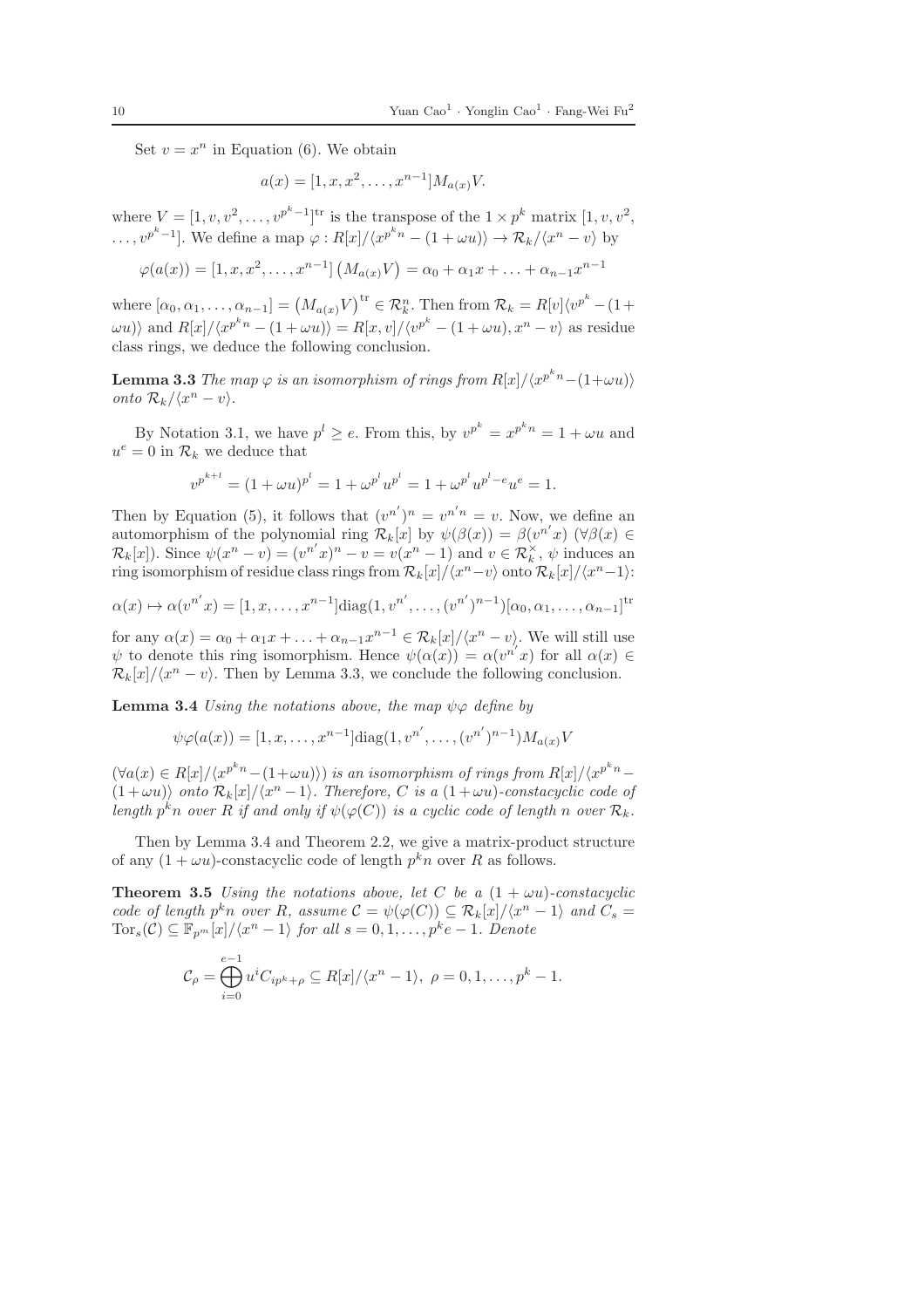(i)  $\mathcal{C}_{\rho}$  is a cyclic code of length n over R satisfying  $|\mathcal{C}_{\rho}| = \prod_{i=0}^{e-1} |C_{ip^k+\rho}|$ for all  $\rho = 0, 1, \ldots, p^k - 1$ . Moreover, we have that  $\mathcal{C}_{p^k-1} \supseteq \ldots \supseteq \mathcal{C}_1 \supseteq \mathcal{C}_0$ . (ii)  $\Theta(C) = M_{p^k}(n,\omega) \cdot C = [\mathcal{C}_{p^k-1}, \mathcal{C}_{p^k-2}, \ldots, \mathcal{C}_1, \mathcal{C}_0] \cdot A_{p^k},$  where

$$
A_{p^k} = \left[(-1)^{p^k - i - j + 1} \binom{p^k - i}{j - 1}\right]_{1 \le i, j \le p^k}
$$
 (mod  $p$ )

in which we set  $\left( \begin{array}{c} p^k - i \\ j \end{array} \right)$  $j-1$  $\setminus$  $= 0$  if  $p^k - i < j - 1$  for all  $1 \leq i, j \leq p^k$ . Hence C is monomially equivalent to  $[\mathcal{C}_{p^k-1}, \mathcal{C}_{p^k-2}, \ldots, \mathcal{C}_1, \mathcal{C}_0] \cdot A_{p^k}$ .

*Proof* (i) By Theorem 2.2,  $C_s$  is a cyclic code of length n over  $\mathbb{F}_{p^m}$ ,  $0 \leq s \leq$  $p^k e - 1$ , and satisfies

$$
C_0 \subseteq C_1 \subseteq \ldots \subseteq C_{p^k-1} \subseteq C_{p^k} \subseteq C_{p^k+1} \subseteq \ldots \subseteq C_{2p^k-1}
$$
  

$$
\subseteq \ldots \subseteq C_{(e-1)p^k} \subseteq C_{(e-1)p^k+1} \subseteq \ldots \subseteq C_{ep^k-1}.
$$

This implies  $C_{\rho} \subseteq C_{p^k+\rho} \subseteq \ldots \subseteq C_{(e-1)p^k+\rho}$ . From this and by Corollary 2.3(ii), we deduce that  $\mathcal{C}_{\rho} = \bigoplus_{i=0}^{e-1} u^i C_{ip^k+\rho}$  is a cyclic code of length n over R, i.e. an ideal of the ring  $R[x]/\langle x^n-1 \rangle$ , satisfying  $|\mathcal{C}_{\rho}| = \prod_{i=0}^{e-1} |C_{ip^k+\rho}|$ .

Let  $0 \leq \rho < \rho' \leq e-1$ . Then  $C_{ip^k+\rho} \subseteq C_{ip^k+\rho'}$  for all  $i = 0, 1, \ldots, e-1$ . From this and by Corollary 2.3(iii), we deduce that  $\mathcal{C}_{\rho} \subseteq \mathcal{C}_{\rho'}$ .

(ii) As  $\omega \in R^{\times}$ , for each integer i,  $0 \leq i \leq e-1$ ,  $(\omega u)^{i} = \omega^{i} u^{i}$  can be uniquely expressed as  $(\omega u)^i = \sum_{j=i}^{e-1} \lambda_{i,j} u^j$  for some  $\lambda_{i,j} \in \mathbb{F}_{p^m}$  where  $\lambda_{i,i} \neq 0, \forall j = i, i + 1, \ldots, e - 1$ . Then we can write

$$
\begin{bmatrix} 1 \\ \omega u \\ (\omega u)^2 \\ \dots \\ (\omega u)^{e-1} \end{bmatrix} = TU \text{ with } U = [1, u, u^2, \dots, u^{e-1}]^{\text{tr}} = \begin{bmatrix} 1 \\ u \\ u^2 \\ \dots \\ u^{e-1} \end{bmatrix}, \qquad (7)
$$

where  $T =$  $\sqrt{ }$   $\lambda_{0,0}$   $\lambda_{0,1}$  ...  $\lambda_{0,e-2}$   $\lambda_{0,e-1}$ 0  $\lambda_{1,1}$  ...  $\lambda_{1,e-2}$   $\lambda_{1,e-1}$ . . . . . . . . . . . . . . . 0 0 ...  $\lambda_{e-2,e-2} \lambda_{e-2,e-1}$ 0 0 ... 0  $\lambda_{e-1,e-1}$ 1  $\begin{array}{c} \begin{array}{c} \begin{array}{c} \begin{array}{c} \end{array} \\ \end{array} \end{array} \end{array}$ being an invertible  $e \times e$  matrix

over  $\mathbb{F}_{p^m}$  (and R). By Theorem 2.2, we know that

$$
C = \psi \varphi(C) = C_0 \oplus (v - 1)C_1 \oplus (v - 1)^2 C_2 \oplus \ldots \oplus (v - 1)^{p^k e - 1} C_{p^k e - 1}.
$$

Let  $a(x) = \sum_{j=0}^{n-1} \sum_{t=0}^{p^k-1} a_{j+tn} x^{j+tn} \in C$  where  $a_{j+tn} \in R$ , and assume  $c(x) = \psi \varphi(a(x)) \in \mathcal{C}$ . Then for each integer  $s, 0 \leq s \leq p^k e - 1$ , there exists a unique codeword  $c_s(x) \in C_s$  such that  $c(x) = \sum_{s=0}^{p^k e-1} (v-1)^s c_s(x)$ . By  $(v-1)^{p^k} = \omega u$ , we have  $(v-1)^{ip^k} = (\omega u)^i$ , for all  $0 \le i \le e-1$ . Hence

$$
c(x) = \sum_{i=0}^{e-1} \sum_{\rho=0}^{p^k-1} (v-1)^{ip^k + \rho} c_{ip^k + \rho}(x) = \sum_{\rho=0}^{p^k-1} (v-1)^{\rho} \sum_{i=0}^{e-1} (\omega u)^i c_{ip^k + \rho}(x) \quad (8)
$$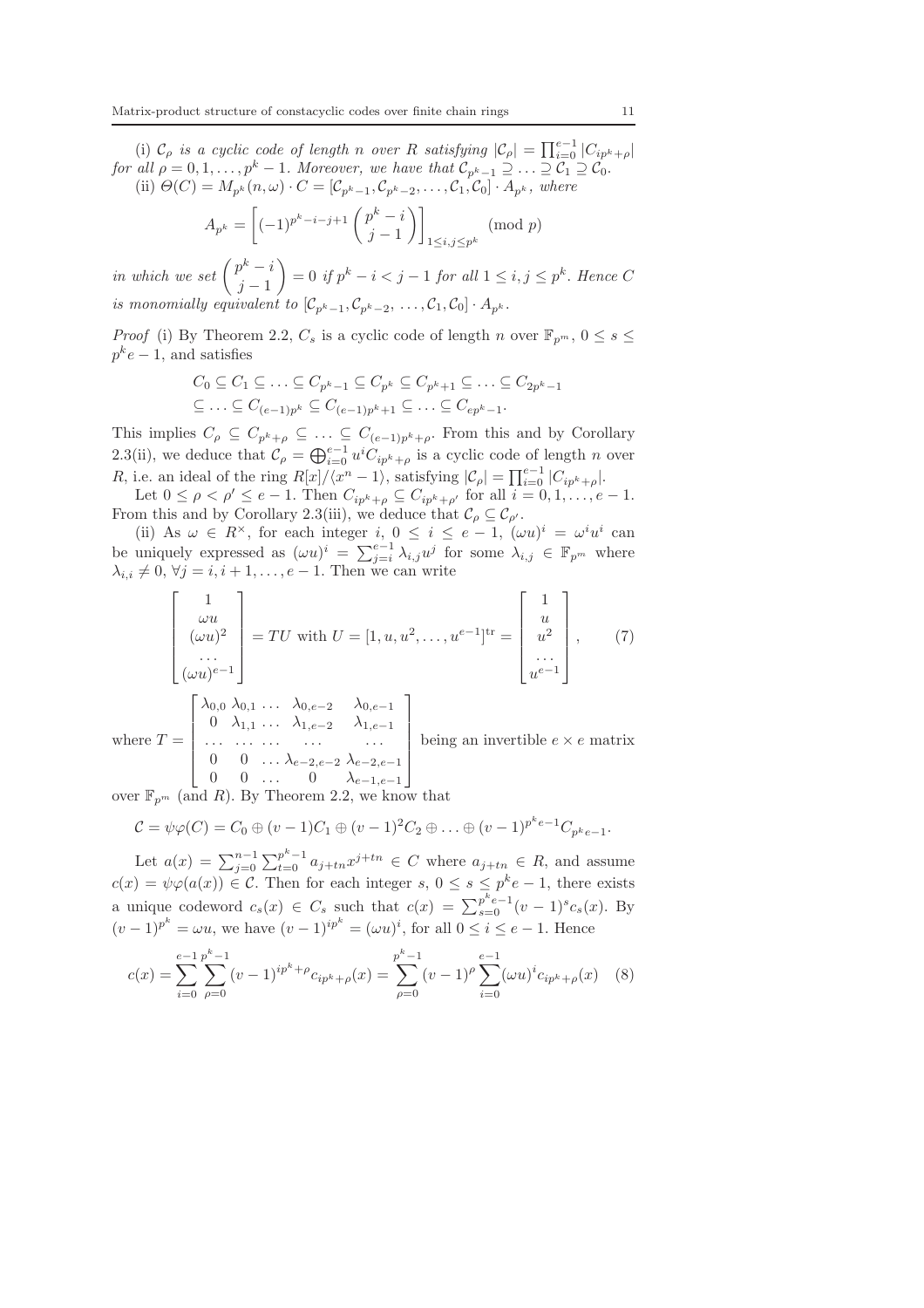in which

$$
\sum_{i=0}^{e-1} (\omega u)^{i} c_{ip^{k}+\rho}(x) = [c_{\rho}(x), c_{p^{k}+\rho}(x), \dots, c_{p^{k}(e-1)+\rho}(x)] \begin{bmatrix} 1 \\ \omega u \\ (\omega u)^{2} \\ \dots \\ (\omega u)^{e-1} \end{bmatrix}
$$

$$
= [c_{\rho}(x), c_{p^{k}+\rho}(x), \dots, c_{p^{k}(e-1)+\rho}(x)]TU
$$

by Equation (7). Let  $0 \le \rho \le p^k - 1$ . We denote the cartesian product of the e cyclic codes  $C_p, C_{p^k+p}, \ldots, C_{p^k(e-1)+p}$  with length n over  $\mathbb{F}_{p^m}$  by  $S_p$ , i.e.

$$
\mathcal{S}_{\rho} = C_{\rho} \times C_{p^k + \rho} \times C_{2p^k + \rho} \times \ldots \times C_{p^k(e-1) + \rho}.
$$

For any  $[c_{\rho}(x), c_{p^k+\rho}(x), \ldots, c_{p^k(e-1)+\rho}(x)] \in \mathcal{S}_{\rho}$ , we denote

$$
[c'_{\rho}(x), c'_{p^k+\rho}(x), \dots, c'_{p^k(e-1)+\rho}(x)] = [c_{\rho}(x), c_{p^k+\rho}(x), \dots, c_{p^k(e-1)+\rho}(x)]T
$$

where

$$
c'_{jp^k+\rho}(x) = \lambda_{0,j}c_{\rho}(x) + \lambda_{1,j}c_{p^k+\rho}(x) + \lambda_{2,j}c_{2p^k+\rho}(x) + \ldots + \lambda_{j,j}c_{jp^k+\rho}(x)
$$

for all  $j = 0, 1, \ldots, e-1$ . By  $C_{\rho} \subseteq C_{p^k+\rho} \subseteq C_{2p^k+\rho} \subseteq \ldots \subseteq C_{jp^k+\rho}$ , it follows that

$$
c'_{jp^k+\rho}(x)\in C_{jp^k+\rho},\ \forall j,\ 0\leq j\leq e-1,
$$

and hence  $[c'_{\rho}(x), c'_{p^k+\rho}(x), \ldots, c'_{p^k(e-1)+\rho}(x)] \in \mathcal{S}_{\rho}$ . From this and by the invertibility of the matrix  $T$ , we deduce that the map defined by

$$
\xi \mapsto \xi \cdot T \quad (\forall \xi = [c_{\rho}(x), c_{p^k + \rho}(x), \dots, c_{p^k(e-1) + \rho}(x)] \in \mathcal{S}_{\rho})
$$

is a bijection on  $\mathcal{S}_{\rho}$ . This implies  $\mathcal{S}_{\rho} = {\{\xi \cdot T \mid \xi \in \mathcal{S}_{\rho}\}}$ . Using the notations above, we have

$$
\begin{aligned} &\sum_{i=0}^{e-1}(\omega u)^ic_{ip^k+\rho}(x)\\ &= [c'_{\rho}(x),c'_{p^k+\rho}(x),c'_{2p^k+\rho}(x),\ldots,c'_{p^k(e-1)+\rho}(x)]U\\ &=c'_{\rho}(x)+uc'_{p^k+\rho}(x)+u^2c'_{2p^k+\rho}(x)+\ldots+u^{e-1}c'_{(e-1)p^k+\rho}(x)\in\mathcal{C}_{\rho}, \end{aligned}
$$

where

 $\overline{a}$ 

= c

$$
\mathcal{C}_{\rho} = C_{\rho} \oplus uC_{p^k+\rho} \oplus u^2C_{2p^k+\rho} \oplus \ldots \oplus u^{e-1}C_{p^k(e-1)+\rho} \subseteq R[x]/\langle x^n-1 \rangle.
$$

Now, denote  $\xi_{\rho}(x) = \sum_{i=0}^{e-1} (\omega u)^{i} c_{ip^k+\rho}(x) \in \mathcal{C}_{\rho}$  for all  $\rho = 0, 1, \ldots, p^k - 1$ . Then  $c(x) = \sum_{\rho=0}^{p^k-1} (v-1)^{\rho} \xi_{\rho}(x)$ . From this, by Equation (8) and

$$
(v-1)^{p^k-i} = ((-1)+v)^{p^k-i} = \sum_{j=1}^{p^k-i+1} {p^k-i \choose j-1} (-1)^{p^k-i-j+1} v^{j-1}
$$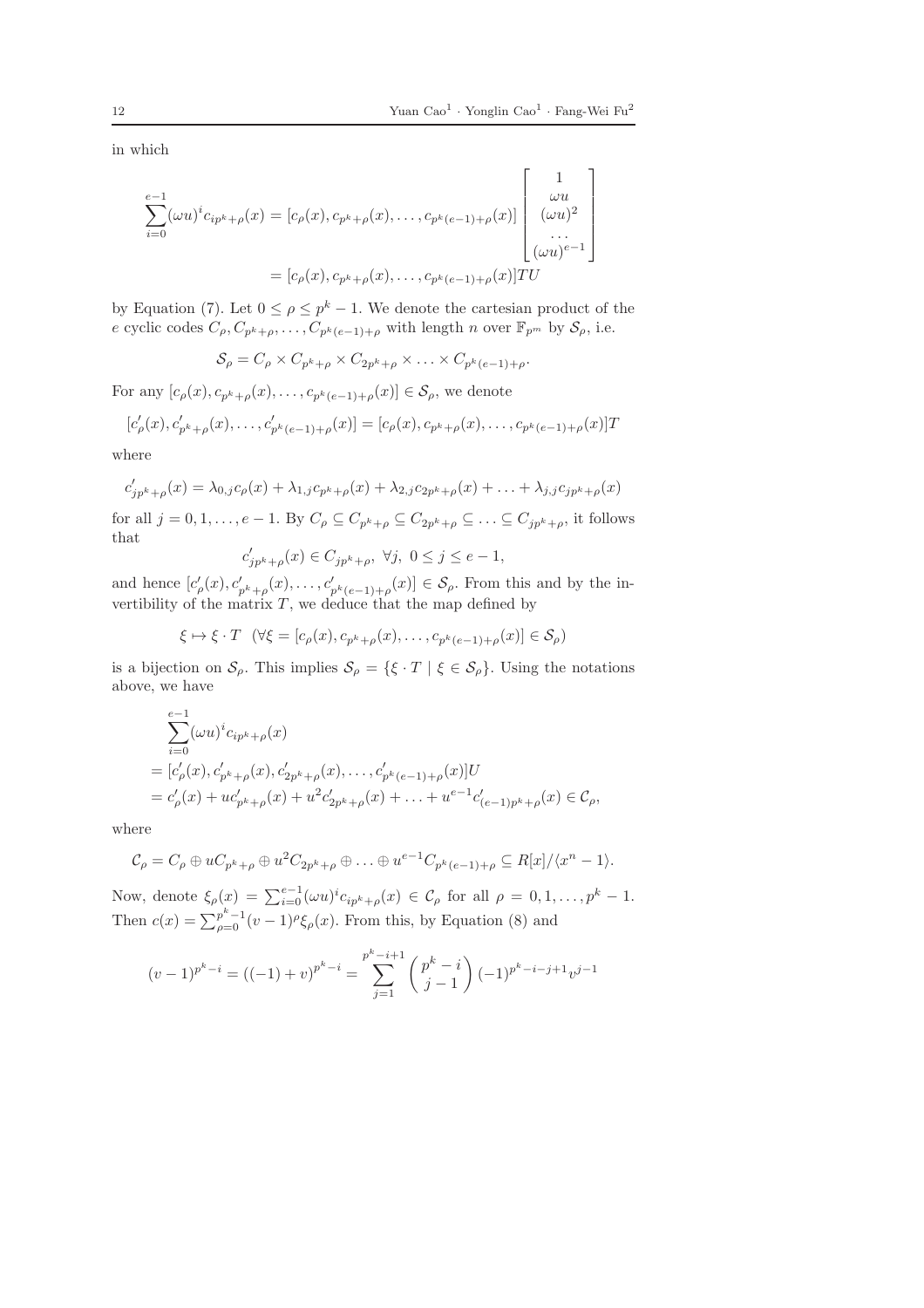for all  $i = 1, 2, \ldots, p^k$ , we deduce that

$$
c(x) = [1, x, \dots, x^{n-1}][\xi_{p^k - 1}, \dots, \xi_1, \xi_0] A_{p^k} V, \tag{9}
$$

where  $\xi_{\rho}$  is the unique  $n \times 1$  column vector over R satisfying

$$
\xi_{\rho}(x) = [1, x, \dots, x^{n-1}] \cdot \xi_{\rho}, \ 0 \le \rho \le p^k - 1,
$$

and  $V = [1, v, v^2, \dots, v^{p^k-1}]^{\text{tr}}$ . From now on, we will identify  $\xi_\rho(x)$  with  $\xi_\rho$  as a codeword in the cyclic code  $\mathcal{C}_{\rho}$  over R of length n. By replacing v with  $x^n$ in Equation (9) we obtain

$$
\pi(c(x)) = [1, x, \dots, x^{n-1}][\xi_{p^k - 1}, \dots, \xi_1, \xi_0] A_{p^k} X
$$
\n(10)

where  $X = [1, x^n, \dots, x^{(p^k-1)n}]^{\text{tr}}$ .

On the other hand, by Lemma 3.4 we have

$$
c(x) = \psi \varphi(a(x)) = [1, x, \dots, x^{n-1}] \text{diag}(1, v^{n'}, \dots, (v^{n'})^{n-1}) M_{a(x)} V.
$$

Replacing  $v$  with  $x^n$ , we obtain

$$
\pi(c(x)) = [1, x, \dots, x^{n-1}] \text{diag}(1, (x^n)^{n'}, (x^n)^{2n'}, \dots, (x^n)^{(n-1)n'}) M_{a(x)} X
$$
  
\n
$$
= [1, x^{1+n'n}, x^{2(1+n'n)}, \dots, x^{(n-1)(1+n'n)}] M_{a(x)} X
$$
  
\n
$$
= \sum_{j=0}^{n-1} \sum_{t=0}^{p^k - 1} a_{j+tn} x^{j(1+n'n)+tn}
$$
  
\n
$$
= \sum_{j=0}^{n-1} \sum_{t=0}^{p^k - 1} a_{j+tn} x^{j+(t+jn')n}.
$$

By Notation 3.1, we have  $n' = qp^k + n''$ , where  $0 \le q \le p^l - 1$  and  $1 \le n'' \le$  $p^k - 1$ . By  $x^{p^k n} = 1 + \omega u$  in the ring  $R[x]/\langle x^{p^k n} - (1 + \omega u) \rangle$  it follows that

$$
a_{j+tn}x^{j+(t+jn')n} = x^{jq \cdot p^kn}a_{j+tn}x^{j+(t+jn'')n} = (1+\omega u)^{jq}a_{j+tn}x^{j+(t+jn'')n}.
$$

We denote  $\lambda = t + jn'' \pmod{p^k}$ . Then  $\lambda \in [p^k]$  and  $t = \lambda - jn'' \pmod{p^k}$ . By Notation 3.1 and Lemma 3.2, the map  $\varrho$  defined by  $\varrho(j + \lambda n) = j + tn$  $j + n\left(\lambda - jn'' \pmod{p^k}\right)$   $(\forall (j, \lambda) \in [n] \times [p^k])$  is a permutation on the set  $[p^k n]$ . This implies

$$
\pi(c(x)) = \sum_{j=0}^{n-1} \sum_{\lambda=0}^{p^k-1} (1 + \omega u)^{jq} a_{\varrho(j+\lambda n)} x^{j+\lambda n} = [1, x, \dots, x^{n-1}] \Lambda \widetilde{M}_{a(x)} X \tag{11}
$$

where  $\Lambda = \text{diag}[1, (1 + \omega u)^q, (1 + \omega u)^{2q}, \dots, (1 + \omega u)^{(n-1)q}]$  and

$$
\widetilde{M}_{a(x)} = [b_{j,\lambda}] \text{ with } b_{j,\lambda} = a_{\varrho(j+\lambda n)}, \ \forall (j,\lambda) \in [n) \times [p^k).
$$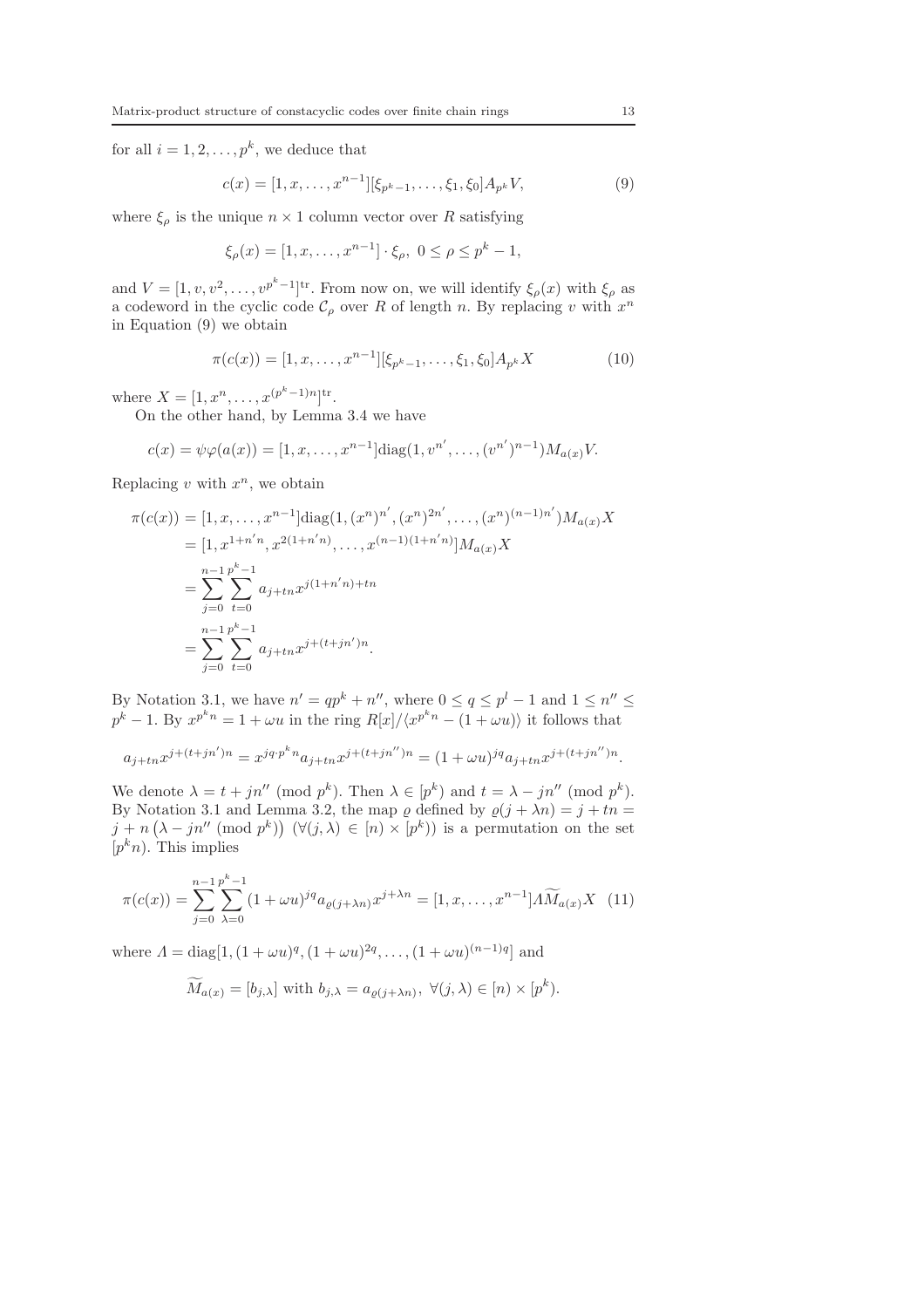Now, from Equations (10) and (11) we deduces that

$$
\Lambda \cdot M_{a(x)} = [\xi_{p^k - 1}, \dots, \xi_1, \xi_0] A_{p^k}, \ \forall a(x) \in C.
$$

In this paper, we regard  $\Lambda \cdot M_{a(x)}$  and  $[\xi_{p^k-1}, \ldots, \xi_1, \xi_0]A_{p^k}$  as a column vector of dimension  $p^k n$  by reading the entries of the matrix in column-major order respectively. According to this view, by Lemma 3.2 it follows that

$$
M_{p^k}(n,\omega) \cdot [a_0, a_1, \dots, a_{p^kn-1}]^{tr} = [\xi_{p^k-1}, \dots, \xi_1, \xi_0] A_{p^k}, \forall a(x) \in C.
$$

As stated above, we conclude that  $\Theta(C) = [\mathcal{C}_{p^k-1}, \mathcal{C}_{p^k-2}, \ldots, \mathcal{C}_1, \mathcal{C}_0] \cdot A_{p^k}$ . By Lemma 3.2(iii), C and the matrix-product code  $[\mathcal{C}_{p^k-1}, \ldots, \mathcal{C}_1, \mathcal{C}_0] \cdot A_{p^k}$  are monomially equivalent codes over the finite chain ring  $R$ .

From Lemma 3.2 and the proof of Theorem 3.5, we deduce the following corollary which will be used in the next section.

**Corollary 3.6** Let  $C \subseteq R^{p^kn}$ . Then C is a  $(1+\omega u)$ -constacyclic code of length  $p^kn$  over R if and only if there is a sequence of cyclic codes  $\mathcal{C}_{p^k-1} \supseteq \ldots \supseteq$  $C_1 \supseteq C_0$  over R of length n such that

$$
M_{p^k}(n,\omega)\cdot C:=\{M_{p^k}(n,\omega)\cdot c\mid c\in C\}=[\mathcal{C}_{p^k-1},\ldots,\mathcal{C}_1,\mathcal{C}_0]\cdot A_{p^k},
$$

where we regard each  $c \in C$  as a  $p^k n \times 1$  column vector over R and each codeword  $\xi = [\xi_{p^k-1}, \ldots, \xi_1, \xi_0] A_{p^k}$  in  $[\mathcal{C}_{p^k-1}, \ldots, \mathcal{C}_1, \mathcal{C}_0] \cdot A_{p^k}$  as a  $p^k n \times 1$ column vector over R by reading the entries of the matrix  $\xi$  in column-major order, respectively.

As  $gcd(p, n) = 1$ , there are pairwise coprime monic irreducible polynomials  $f_1(x), \tilde{f}_2(x), \ldots, f_r(x)$  in  $\mathbb{F}_{p^m}[x]$  such that  $x^n - 1 = f_1(x) f_2(x) \ldots f_r(x)$ .

**Lemma 3.7** (cf. [4] Theorem 3.4) Using the notations above, all  $(p^k e + 1)^r$ distinct  $(1 + \omega u)$ -constacyclic codes of length  $p^k n$  over R are given by

$$
C_{(i_1,i_2,...,i_r)} = \langle f_1(x)^{i_1} f_2(x)^{i_2} \dots f_r(x)^{i_r} \rangle \subseteq R[x] / \langle x^{p^k n} - (1 + \omega u) \rangle,
$$

where  $0 \leq i_1, i_2, \ldots, i_r \leq p^k e$ . Furthermore, the number of codewords in  $C_{(i_1,i_2,...,i_r)}$  is equal to  $|C_{(i_1,i_2,...,i_r)}| = p^{m(\sum_{t=1}^r (p^k e - i_t) \deg(f_t(x)))}$ .

Finally, we determine the nested sequences of  $p^k$  cyclic codes  $\mathcal{C}_{p^k-1} \supseteq \ldots \supseteq$  $C_1 \supseteq C_0$  with length n over R in the matrix-product structure of a  $(1 + \omega u)$ constacyclic code  $C_{(i_1,i_2,...,i_r)}$  over R with length  $p^k n$ .

**Theorem 3.8** Using the notations above, let  $C = \langle f_1(x)^{i_1} f_2(x)^{i_2} \dots f_r(x)^{i_r} \rangle$ ,  $0 \leq i_1, i_2, \ldots, i_r \leq p^k e$ , being a  $(1 + \omega u)$ -constacyclic code C of length  $p^k n$ over R. For each integer  $s, 0 \leq s \leq p^k e - 1$ , denote

$$
g_s(x) = \prod_{i_t > s, 1 \le t \le r} f_t(x) \in \mathbb{F}_{p^m}[x].
$$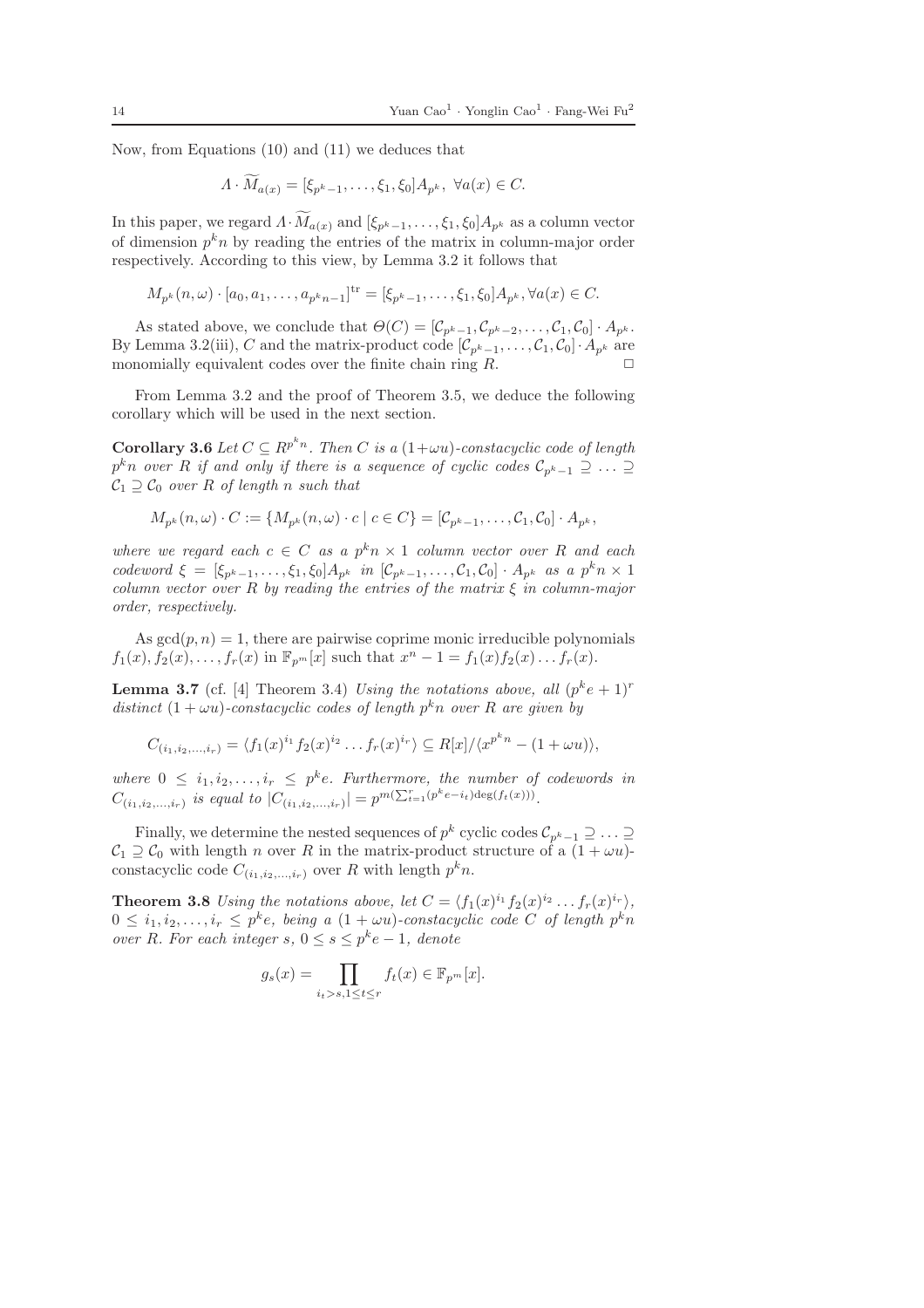Then C is monomially equivalent to  $[\mathcal{C}_{p^k-1}, \ldots, \mathcal{C}_1, \mathcal{C}_0] \cdot A_{p^k}$ , where  $A_{p^k}$  is given by Theorem 3.5 and for each integer  $\rho$ ,  $0 \le \rho \le p^k - 1$ ,  $\mathcal{C}_{\rho}$  is a cyclic code of length n over R given by

$$
C_{\rho} = \langle g_{\rho}(x), ug_{p^k + \rho}(x), u^2 g_{2p^k + \rho}(x), \dots, u^{e-1} g_{(e-1)p^k + \rho}(x) \rangle
$$
  
=  $\langle g_{\rho}(x) + ug_{p^k + \rho}(x) + u^2 g_{2p^k + \rho}(x) + \dots + u^{e-1} g_{(e-1)p^k + \rho}(x) \rangle$ .

*Proof* Denote  $G(x) = f_1(x)^{i_1} f_2(x)^{i_2} \dots f_r(x)^{i_r} \in \mathbb{F}_{p^m}[x]$ . By Theorem 3.5, it is suffices to prove that  $C_s = \langle g_s(x) \rangle$  for all  $s = 0, 1, \ldots, p^k e - 1$ . Let  $0 \leq s \leq p^k e - 1$ . We first verify that

$$
g_s(x) \in C_s = \text{Tor}_s(\psi(\varphi(C))) = \tau(\psi(\varphi(C)) : (v-1)^s),
$$

which is equivalent to that  $(v-1)^s (g_s(x) + (v-1)w(x)) \in \psi(\varphi(C))$  for some  $w(x) \in \mathcal{R}_k[x]/\langle x^n - 1 \rangle$ . In the following, we denote

$$
A_s = \{ t \mid i_t > s, \ 1 \le t \le r \}, \ B_s = \{ t \mid i_t \le s, \ 1 \le t \le r \}.
$$

and set

$$
h_s(x) = \prod_{t \in B_s} f_t(x), \ \hat{f}_s(x) = \prod_{t \in A_s} f_t(x)^{i_t - s - 1}.
$$

Then  $g_s(x) = \prod_{t \in A_s} f_t(x)$ , and  $h_s(x)$ ,  $\widehat{f}_s(x) \in \mathbb{F}_{p^m}[x]$  satisfying  $x^n - 1 =$  $g_s(x)h_s(x)$ ,  $gcd(g_s(x), h_s(x)) = gcd(\widehat{f}_s(x), h_s(x)) = 1$ .

As  $G(x) = \prod_{t \in A_s \cup B_s} f_t(x)^{i_t}$  and  $i_t \leq s$  for all  $t \in B_s$ , we have

$$
(x^{n} - 1)^{s} g_{s}(x) \hat{f}_{s}(x) = \prod_{t \in A_{s} \cup B_{s}} f_{t}(x)^{s} \prod_{t \in A_{s}} f_{t}(x) \prod_{t \in A_{s}} f_{t}(x)^{i_{t} - s - 1} = \varepsilon(x) G(x)
$$

where  $\varepsilon(x) = \prod_{t \in B_s} f_t(x)^{s-i_t} \in \mathbb{F}_{p^m}[x] \subseteq R[x]$ . This implies

$$
(xn - 1)s gs(x) \widehat{f}_s(x) \in \langle G(x) \rangle = C.
$$
 (12)

By  $\gcd(\widehat{f}_s(x), h_s(x)) = 1$ , there exist  $a(x), b(x) \in \mathbb{F}_{p^m}[x]$  such that  $a(x)\widehat{f}_s(x)$ +  $b(x)h_s(x) = 1$ . This implies  $a(x)\hat{f}_s(x) = 1-b(x)h_s(x)$ . Then by Equation (12) and  $x^n - 1 = g_s(x)h_s(x)$ , it follows that

$$
(x^{n} - 1)^{s} g_{s}(x) - (x^{n} - 1)^{s+1} b(x)
$$
  
=  $(x^{n} - 1)^{s} g_{s}(x) - (x^{n} - 1)^{s} \cdot g_{s}(x) h_{s}(x) \cdot b(x)$   
=  $(x^{n} - 1)^{s} g_{s}(x) (1 - b(x) h_{s}(x))$   
=  $(x^{n} - 1)^{s} g_{s}(x) \hat{f}_{s}(x) \cdot a(x) \in C.$ 

Replacing  $x^n$  with v, by the definition of  $\varphi$  we obtain

$$
(v-1)^{s} g_{s}(x) - (v-1)^{s+1} \varphi(b(x))
$$
  
=  $\varphi ((x^{n} - 1)^{s} g_{s}(x) - (x^{n} - 1)^{s+1} b(x)) \in \varphi(C).$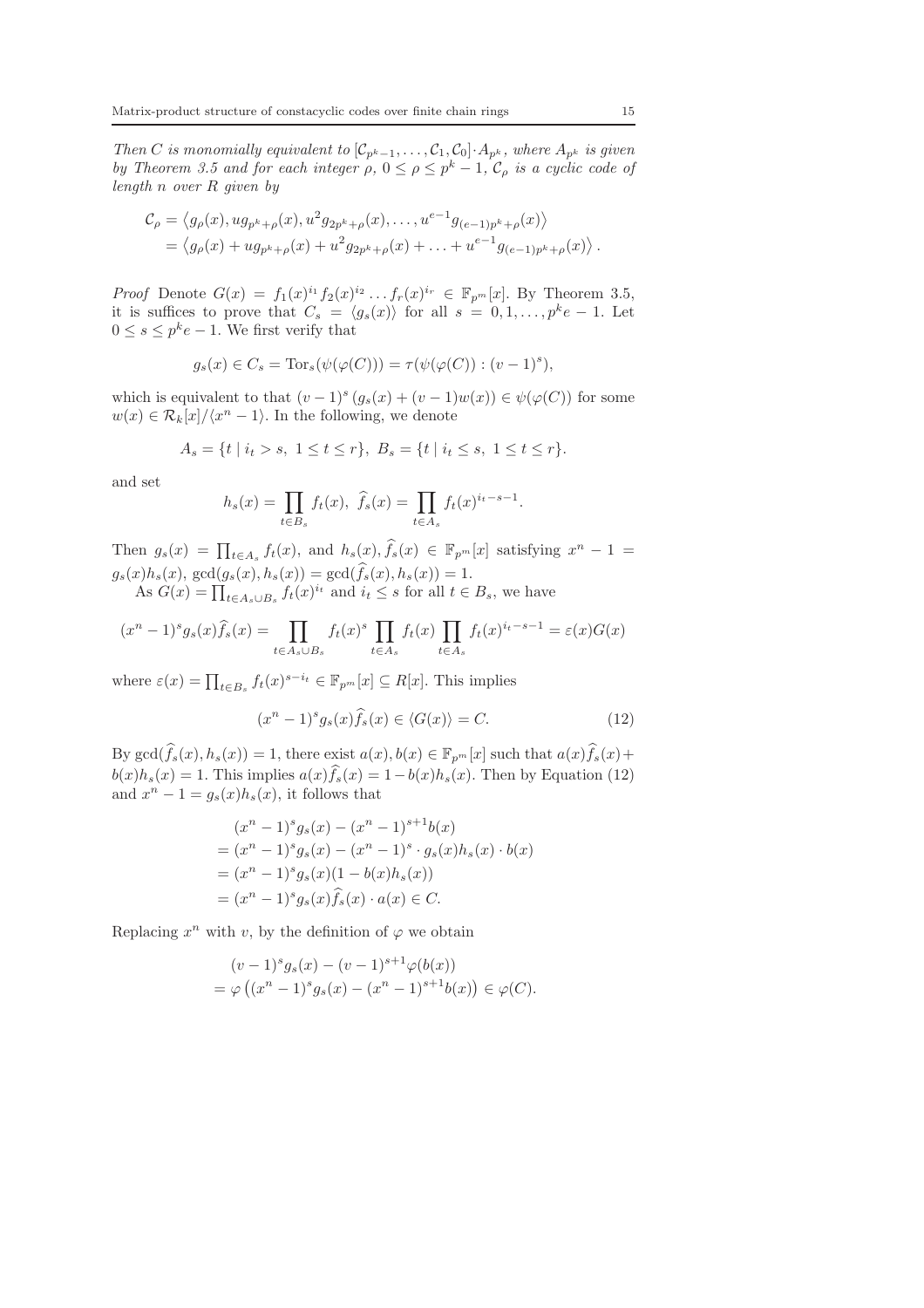This implies  $(v-1)^s g_s(x) + (v-1)^{s+1} \alpha(x) \in \varphi(C)$ , where  $\alpha(x) = -\varphi(b(x)) \in$  $\mathcal{R}_k[x]/\langle x^n - v \rangle$ . Then we replace x with  $v^{n'}x$ , by the definition of  $\psi$  we have

$$
(v-1)^{s} g_{s}(v^{n'}x) + (v-1)^{s+1} \alpha(v^{n'}x)
$$
  
=  $\psi ((v-1)^{s} g_{s}(x) + (v-1)^{s+1} \alpha(x)) \in \psi(\varphi(C)).$ 

From this and by

$$
g_s(v^{n'}x) = g_s(x + x(v^{n'} - 1)) = g_s(x + (v - 1)\beta(x)) = g_s(x) + (v - 1)\delta(x)
$$

for some  $\delta(x) \in \mathcal{R}_k[x]/\langle x^n-1 \rangle$ , where  $\beta(x) = x \sum_{i=0}^{n'-1} v^i$ , we deduce that

$$
(v-1)^{s} g_{s}(v^{n'}x) + (v-1)^{s+1} \alpha(v^{n'}x)
$$
  
=  $(v-1)^{s} (g_{s}(x) + (v-1)\delta(x)) + (v-1)^{s+1} \alpha(v^{n'}x)$   
=  $(v-1)^{s} (g_{s}(x) + (v-1)(\delta(x) + \alpha(v^{n'}x)))$ .

This implies  $g_s(x) + (v-1)(\delta(x) + \alpha(v^{n'}x)) \in (\psi(\varphi(C)) : (v-1)^s)$ , and hence

$$
g_s(x) = \tau \left( g_s(x) + (v - 1)(\delta(x) + \alpha(v^{n'}x)) \right) \in \tau(\psi(\varphi(C)) : (v - 1)^s) = C_s.
$$

Therefore,  $\langle g_s(x) \rangle \subseteq C_s$  as ideals of the ring  $\mathbb{F}_{p^m}[x]/\langle x^n-1 \rangle$  for all  $s =$  $0, 1, \ldots, p^k e-1.$ 

On the other hand, by  $x^n - 1 = \prod_{t=1}^r f_t(x)$  and  $G(x) = \prod_{t=1}^r f_t(x)^{i_t} =$  $\prod_{s=0}^{p^ke-1} g_s(x)$  it follows that

$$
\sum_{t=1}^{r} (p^k e - i_t) \deg(f_t(x)) = p^k en - \deg(G(x)) = \sum_{s=0}^{p^k e - 1} (n - \deg(g_s(x))). \quad (13)
$$

By Lemma 3.7, Theorem 2.2 and  $|\langle g_s(x) \rangle| = p^{m(n-\deg(g_s(x)))}$  for all s, we have

$$
p^{m(\sum_{t=1}^{r}(p^{k}e-i_{t})\deg(f_{t}(x)))} = |C| = |\psi(\varphi(C))| = \prod_{s=0}^{p^{k}e-1} |C_{s}|
$$
  

$$
\geq \prod_{s=0}^{p^{k}e-1} |\langle g_{s}(x)\rangle| = \prod_{s=0}^{p^{k}e-1} (p^{m})^{n-\deg(g_{s}(x))}.
$$

From this and by Equation (13), we deduce that  $C_s = \langle g_s(x) \rangle$ , i.e.  $g_s(x)$  is the generator polynomial of  $C_s$  for all s.

Finally, let  $0 \leq \rho \leq p^k - 1$ . By Corollary 2.3(ii), it follows that  $\mathcal{C}_{\rho} =$  $\bigoplus_{i=0}^{e-1} u^i C_{ip^k+\rho} = \langle g_\rho(x) + u g_{p^k+\rho}(x) + u^2 g_{2p^k+\rho}(x) + \ldots + u^{e-1} g_{p^k(e-1)+\rho}(x) \rangle$ as ideals of  $R[x]/\langle x^n - 1 \rangle$ .

*Remark* As  $C_{p^k-1} \supseteq \ldots \supseteq C_1 \supseteq C_0$ , by Theorem 2.1 the minimum Hamming distance of the  $(1+\omega u)$ -constacyclic code C of length  $p^k n$  over R is equal to  $d =$  $\min\{\delta_{i+1}d_i \mid i=0,1,\ldots,p^k-1\}$ , where  $d_i$  is the minimum Hamming distance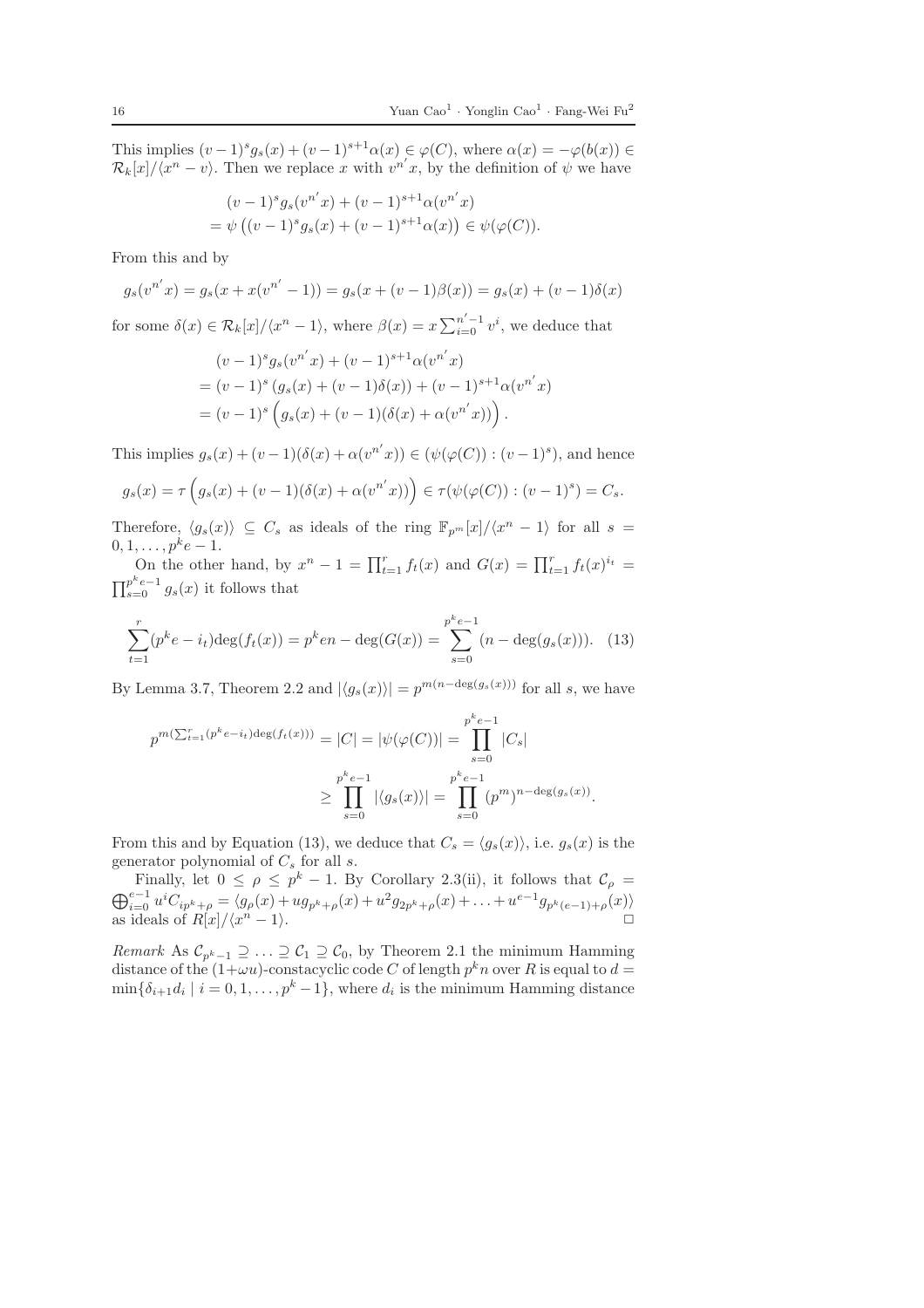of the cyclic code  $C_i$  of length n over R and  $\delta_{i+1}$  is the minimum distance of the linear code  $\mathcal{L}_{i+1}$  with length  $p^k$  over  $\mathbb{F}_{p^m}$  generated by the first  $i+1$  rows of the matrix  $A_{p^k}$ , for all  $i = 0, 1, ..., p^k - 1$ . For each integer  $1 \leq j \leq p^k$ , it can be easily seen that  $\mathcal{L}_j$  is exactly the cyclic code of length  $p^k$  over  $\mathbb{F}_{p^m}$  generated by  $(x-1)^{p^k-j}$ . Since  $a(x) \mapsto a(-x)$   $(\forall a(x) \in \mathbb{F}_{p^m}[x]/\langle x^{p^k}-1\rangle)$  is a ring isomorphism and a Hamming distance-preserving map from  $\mathbb{F}_{p^m}[x]/\langle x^{p^k}-1\rangle$ onto  $\mathbb{F}_{p^m}[x]/\langle x^{p^k}+1\rangle$ ,  $\delta_j$  is equal to the minimum Hamming distance of the negacyclic code of length  $p^k$  over  $\mathbb{F}_{p^m}$  generated by  $(x+1)^{p^k-j}$ . From this and by Dinh [9] Theorem 4.11, we deduce that

$$
\delta_j = \begin{cases}\n(t+1)p^s, & \text{if } p^{k-s} - tp^{k-s-1} \leq j \leq p^{k-s} - tp^{k-s-1} + p^{k-s-1} - 1, \\
& \text{where } 1 \leq t \leq p-1 \text{ and } 1 \leq s \leq k-1; \\
\gamma+1, & \text{if } p^k - \gamma p^{k-1} \leq j \leq p^k - \gamma p^{k-1} + p^{k-1} - 1, \\
& \text{where } 1 \leq \gamma \leq p-1; \\
1, & \text{if } j = p^k.\n\end{cases}
$$

# 4 Iterative construction of  $(1 + \omega u)$ -constacyclic codes over R

Let  $A = [a_{ij}]_{1 \le i,j \le m}$  and  $B = [b_{st}]_{1 \le s,t \le n}$  be  $m \times m$  and  $n \times n$  matrices over a commutative ring  $\Gamma$ , respectively. The Kronecker product of A and  $\Gamma$  $R$  and  $R$ 1

$$
B \text{ is defined by } A \otimes B = [a_{ij}B]_{1 \le i,j \le m} = \begin{bmatrix} a_{11}B & a_{12}B & \dots & a_{1m}B \\ a_{21}B & a_{22}B & \dots & a_{2m}B \\ \dots & \dots & \dots & \dots \\ a_{m1}B & a_{m2}B & \dots & a_{mm}B \end{bmatrix} \text{ where}
$$

$$
a_{ij}B = \begin{bmatrix} a_{ij}b_{11} & a_{ij}b_{12} & \dots & a_{ij}b_{1n} \\ a_{ij}b_{21} & a_{ij}b_{22} & \dots & a_{ij}b_{2n} \\ \dots & \dots & \dots & \dots \\ a_{ij}b_{n1} & a_{ij}b_{n2} & \dots & a_{ij}b_{nn} \end{bmatrix}, i, j = 1, \dots, m.
$$
 It is known from linear

algebra that if  $A, B, C, D$  are matrix of appropriate sizes, then  $(A \otimes B) \otimes C =$  $A \otimes (B \otimes C)$  and  $(A \otimes B)(C \otimes D) = (AC) \otimes (BD)$ .

Using the notation in Theorem 3.5, we know that

$$
A_{p^k} = \left[(-1)^{p^k - i - j + 1} \binom{p^k - i}{j - 1}\right]_{1 \le i, j \le p^k} \pmod{p}, \ \forall k \ge 1.
$$

Especially,  $A_p =$  $\left[(-1)^{p-i-j+1}\left(\begin{array}{c}p-i\\ i\end{array}\right)\right]$  $j-1$  $\setminus$  $1\leq i,j\leq p$  $(mod p), i.e.$ 

$$
A_p = \begin{bmatrix} (-1)^{p-1} (-1)^{p-2} \binom{p-1}{p-2} \cdots (-1)^2 \binom{p-1}{2} - \binom{p-1}{1} 1 \\ (-1)^{p-2} (-1)^{p-3} \binom{p-2}{p-3} \cdots - \binom{p-2}{1} & 1 & 0 \\ (-1)^{p-3} (-1)^{p-4} \binom{p-3}{p-4} \cdots & 1 & 0 & 0 \\ -1 & 1 & \cdots & 0 & 0 & 0 \\ 1 & 0 & \cdots & 0 & 0 & 0 \end{bmatrix}
$$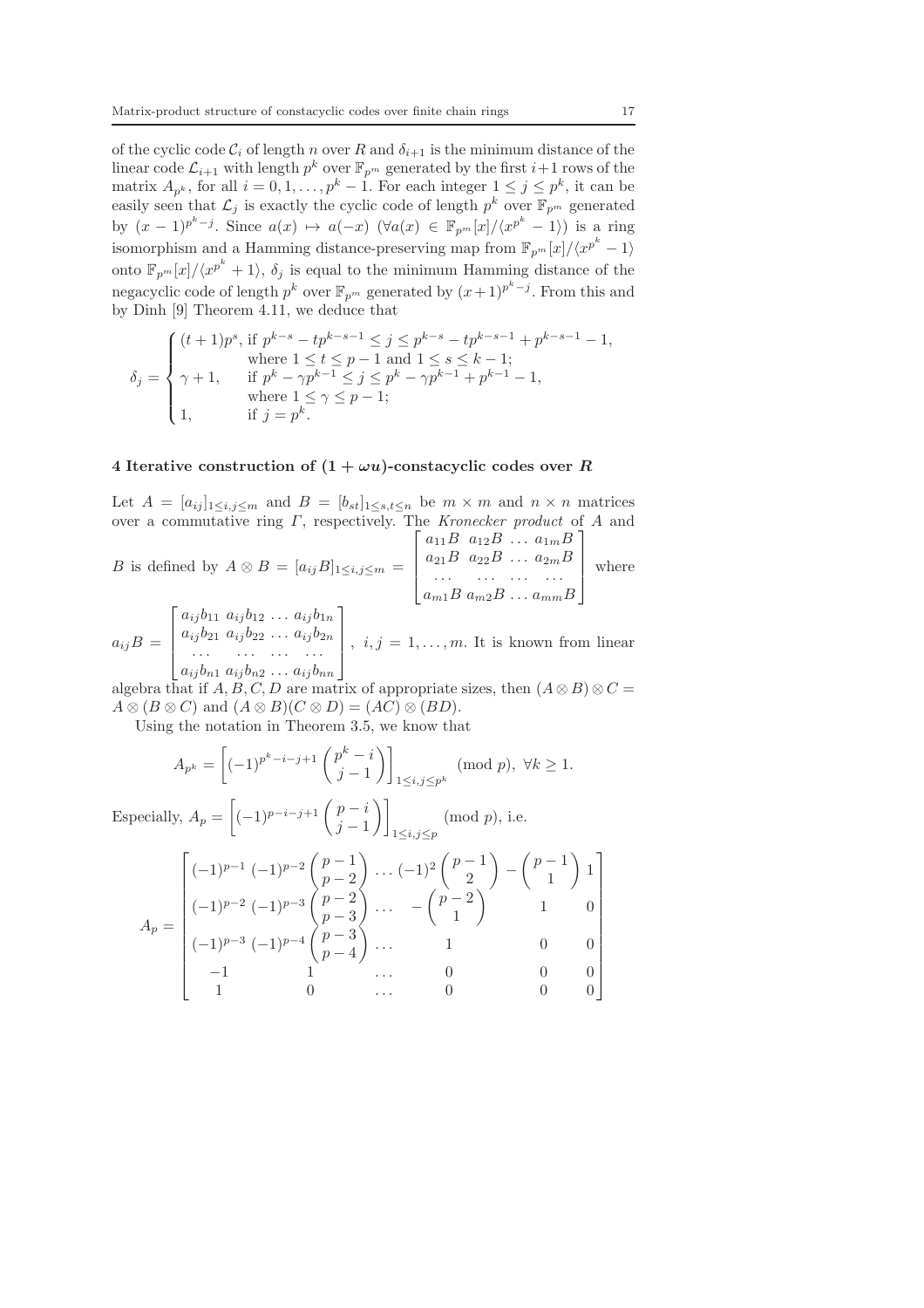(mod p). As p is prime, by induction on j it follows that  $\begin{pmatrix} p-i \\ i-1 \end{pmatrix}$  $j-1$  $\setminus$  $\not\equiv 0 \pmod{5}$  $p)$ , i.e.  $\left(\begin{array}{c} p-i\\ i\end{array}\right)$  $j-1$  $\Big\} \in \mathbb{F}_{p^m}^{\times}$ , for all integers  $i, j$  satisfying  $i + j \leq p + 1$ . Moreover, by [17] Proposition 1 and Lemma 3 we know the following conclusions.

**Lemma 4.1** (i) The matrix  $A_p$  is an NSC matrix over  $\mathbb{F}_{p^m}$ .

(ii)  $A_{p^k} = A_p \otimes A_{p^{k-1}} =$  $\int_{(-1)^{p-i-j+1}}^{1} \binom{p-i}{i}$  $j-1$  $\overline{\phantom{0}}$  $A_{p^{k-1}}$ Î  $1\leq i,j\leq p$ (mod p) for any integer  $k > 2$ .

Every  $(1 + \omega u)$ -constacyclic code of length  $p^k n$  over  $R = \mathbb{F}_{p^m}[u]/\langle u^e \rangle$  can be constructed recursively from  $(1 + \omega u)$ -constacyclic codes of length  $p^{k-1}n$ over  $R$  by the following theorem.

**Theorem 4.2** Let C be a  $(1+\omega u)$ -constacyclic code of length  $p^kn$  over R. Then there exist  $(1 + \omega u)$ -constacyclic codes  $C^{(p-1)}, \ldots, C^{(1)}, C^{(0)}$  of length  $p^{k-1}n$ over R satisfying  $C^{(p-1)} \supseteq \ldots \supseteq C^{(1)} \supseteq C^{(0)}$  such that C is monomially equivalent to the following matrix-product code over R

$$
[C^{(p-1)},\ldots,C^{(1)},C^{(0)}]\cdot A_p.
$$

Specifically, if  $C = \langle f_1(x)^{i_1} f_2(x)^{i_2} \dots f_r(x)^{i_r} \rangle$  as an ideal of  $R[x]/\langle x^{p^kn} - (1 +$  $\langle \omega u \rangle$ , where  $0 \leq i_1, i_2, \ldots, i_r \leq p^k e$ , then

$$
C^{(j)} = \left\langle \prod_{\lambda=0}^{e-1} \prod_{l=0}^{p^{k-1}-1} \prod_{i_t > \lambda p^k + j p^{k-1} + l, 1 \le t \le r} f_t(x) \right\rangle_{R[x]/\langle x^{p^{k-1}n} - (1+\omega u) \rangle} \tag{14}
$$

for all  $j = 0, 1, \ldots, p-1$ . Furthermore, the minimum Hamming distance of C is equal to  $\min\{pd^{(p-1)}, (p-1)d^{(p-2)}, \ldots, 2d^{(1)}, d^{(0)}\}$  where  $d^{(j)}$  is the minimum Hamming distance of  $C^{(j)}$  for all  $j = 0, 1, \ldots, p - 1$ .

*Proof* Let C be a  $(1 + \omega u)$ -constacyclic code of length  $p^k n$  over R. By Theorem 3.5 and Lemma 4.1(ii), there are  $p^k$  cyclic codes  $\mathcal{D}_{p^k-1}, \ldots, \mathcal{D}_1, \mathcal{D}_0$  of length n over R satisfying  $\mathcal{D}_{p^k-1} \supseteq \ldots \supseteq \mathcal{D}_1 \supseteq \mathcal{D}_0$  such that C is monomially equivalent to the following matrix-product code

$$
[\mathcal{D}_{p^{k}-1}, \dots, \mathcal{D}_{1}, \mathcal{D}_{0}] \cdot A_{p^{k}}
$$
  
=  $[\mathcal{D}_{(p-1)p^{k-1}+p^{k-1}-1}, \dots, \mathcal{D}_{(p-1)p^{k-1}+1}, \mathcal{D}_{(p-1)p^{k-1}}, \dots, \mathcal{D}_{p^{k-1}-1},$   
 $\dots, \mathcal{D}_{1}, \mathcal{D}_{0}] \cdot \left[ (-1)^{p-1-s-t} \binom{p-s}{t-1} A_{p^{k-1}} \right]_{1 \leq s, t \leq p}$  (mod  $p$ )  
=  $[\mathcal{D}^{(p-1)}, \dots, \mathcal{D}^{(1)}, \mathcal{D}^{(0)}] \cdot A_{p},$ 

where  $\mathcal{D}^{(j)} = [\mathcal{D}_{jp^{k-1}+p^{k-1}-1}, \mathcal{D}_{jp^{k-1}+p^{k-1}-2}, \dots, \mathcal{D}_{jp^{k-1}+1}, \mathcal{D}_{jp^{k-1}}] \cdot A_{p^{k-1}}$  for all  $j = 0, 1, \ldots, p - 1$ . By Theorem 3.5,  $\mathcal{D}^{(j)}$  is monomially equivalent to a  $(1 + \omega u)$ -constacyclic code  $C^{(j)}$  of length  $p^{k-1}n$  over R for all  $j = 0, 1, \ldots, p -$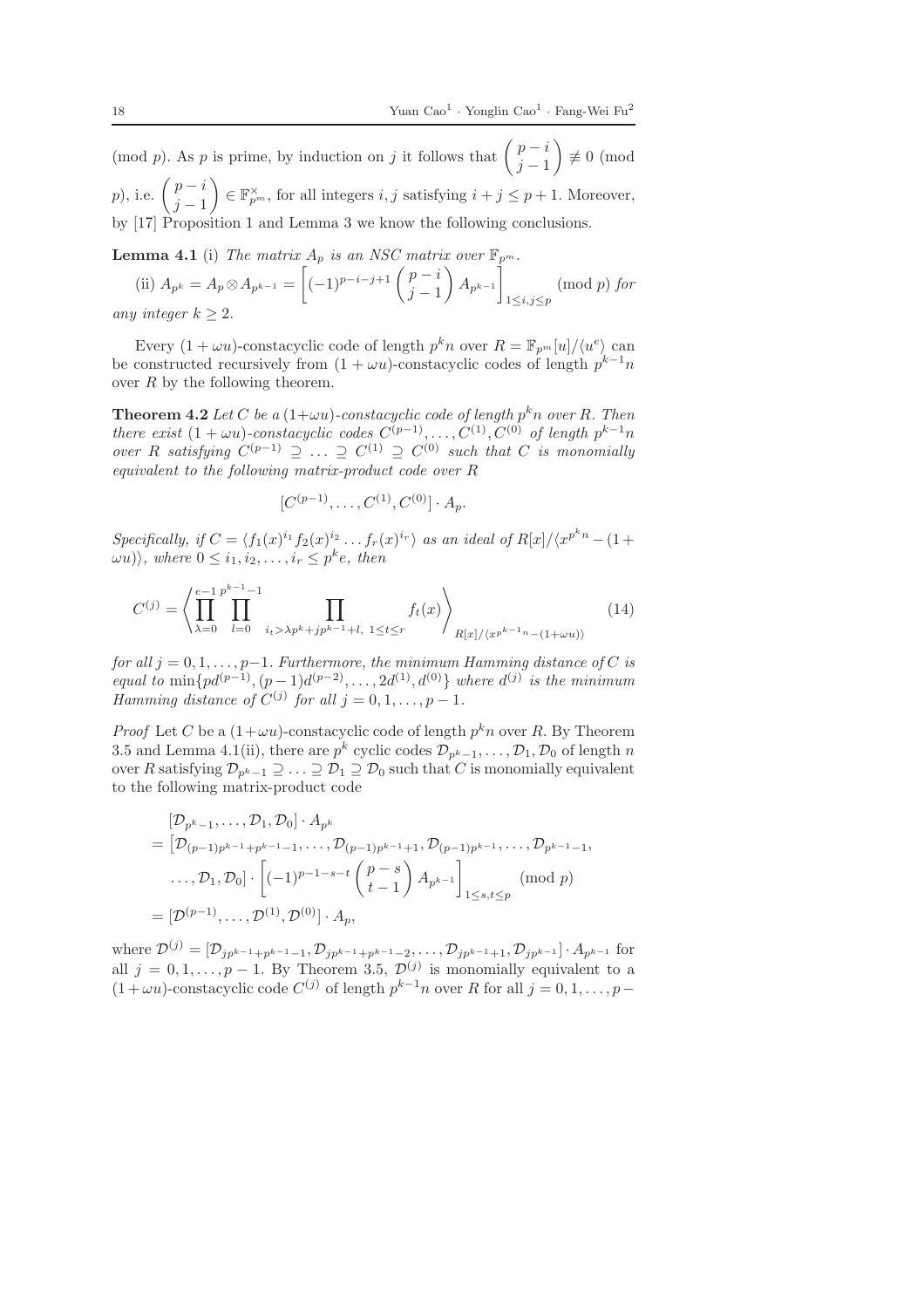1. Then by Corollary 3.6 and Notation 3.1, there is a fixed  $p^{k-1}n \times p^{k-1}n$ monomial matrix  $M_{p^{k-1}}(n,\omega)$  over R such that  $M_{p^{k-1}}(n,\omega) \cdot C^{(j)} = \mathcal{D}^{(j)}$  for all  $j$ . This implies

$$
[D^{(p-1)}, \ldots, D^{(1)}, D^{(0)}] \cdot A_p
$$
  
= 
$$
[M_{p^{k-1}}(n, \omega) \cdot C^{(p-1)}, \ldots, M_{p^{k-1}}(n, \omega) \cdot C^{(1)}, M_{p^{k-1}}(n, \omega) \cdot C^{(0)}] \cdot A_p
$$
  
= 
$$
(I_p \otimes M_{p^{k-1}}(n, \omega)) \cdot ([C^{(p-1)}, \ldots, C^{(1)}, C^{(0)}] \cdot A_p)
$$

in which we regard  $[C^{(p-1)}, \ldots, C^{(1)}, C^{(0)}] \cdot A_p$  as a  $p^k n \times 1$  column vector over R by reading the entries of the matrix in column-major order, and  $I_p$  is the identity matrix of order p. Since

$$
I_p \otimes M_{p^{k-1}}(n,\omega) = \text{diag}(M_{p^{k-1}}(n,\omega),\ldots,M_{p^{k-1}}(n,\omega))
$$

is a  $p^kn \times p^kn$  monomial matrix over  $R, [\mathcal{D}^{(p-1)}, \dots, \mathcal{D}^{(1)}, \mathcal{D}^{(0)}] \cdot A_p$  is monomially equivalent to  $[C^{(p-1)}, \ldots, C^{(1)}, C^{(0)}] \cdot A_p$ . Moreover, by

$$
\mathcal{D}_{jp^{k-1}+s} \supseteq \mathcal{D}_{ip^{k-1}+s}, \ \forall i, j, s, \ p-1 \ge j > i \ge 0, \ s = 0, 1, \dots, p^{k-1} - 1
$$

we conclude that  $\mathcal{D}^{(j)} \supseteq \mathcal{D}^{(i)}$ . This implies  $C^{(j)} \supseteq C^{(i)}$  for all  $0 \leq i \leq j \leq p-1$ .

Since  $C = \langle f_1(x)^{i_1} f_2(x)^{i_2} \dots f_r(x)^{i_r} \rangle$  which is an ideal of  $R[x]/\langle x^{p^kn} (1 + \omega u)$ , in the matrix-product code  $[\mathcal{D}_{p^k-1}, \ldots, \mathcal{D}_1, \mathcal{D}_0] \cdot A_{p^k}$  we have  $\mathcal{D}_{\rho} = \langle g_{\rho}(x), ug_{p^k+\rho}(x), u^2 g_{2p^k+\rho}(x), \ldots, u^{e-1} g_{(e-1)p^k+\rho}(x) \rangle \subseteq R[x]/\langle x^n-1 \rangle$  for all  $\rho = 0, 1, \ldots, p^k - 1$ . By Theorem 3.8, we see that  $g_s(x) = \prod_{i_t > s, 1 \le t \le r} f_t(x) \in$  $\mathbb{F}_{p^m}[x], 0 \le s \le p^k e - 1$ , satisfying  $f_1(x)^{i_1} f_2(x)^{i_2} \dots f_r(x)^{i_r} = \prod_{s=0}^{p^k e - 1} g_s(x)$  $= \prod_{n=0}^{p^k-1}$  $p^{k-1} \prod_{\substack{\gamma=0}}^{p^k-1} \prod_{\substack{\lambda=0}}^{p^k-1} g_{\lambda p^k+\eta}(x)$ . Let  $0 \leq j \leq p-1$ . Using Theorem 3.8 for the code  $\mathcal{D}^{(j)} = [\mathcal{D}_{jp^{k-1}+p^{k-1}-1}, \mathcal{D}_{jp^{k-1}+p^{k-1}-2}, \dots, \mathcal{D}_{jp^{k-1}+1}, \mathcal{D}_{jp^{k-1}}] \cdot A_{p^{k-1}},$  we deduce that  $\mathcal{D}^{(j)}$  is monomially equivalent to the  $(1 + \omega u)$ -constacyclic code  $C^{(j)}$  of length  $p^{k-1}n$  over R generated by the following polynomial

$$
G^{(j)}(x) = \prod_{l=0}^{p^{k-1}-1} \prod_{\lambda=0}^{e-1} g_{\lambda p^k+jp^{k-1}+l}(x) = \prod_{\lambda=0}^{e-1} \prod_{l=0}^{p^{k-1}-1} \prod_{i_t > \lambda p^k+jp^{k-1}+l, 1 \le t \le r} f_t(x).
$$

Hence  $C^{(j)} = \langle G^{(j)}(x) \rangle$  as ideals of  $R[x]/\langle x^{p^{k-1}n} - (1 + \omega u) \rangle$ .

Finally, the conclusion for minimum Hamming distance of C follows from Theorem 2.1 and Lemma 4.1(i) immediately.  $\square$ 

Remark Let  $k = 0$ . As  $gcd(p, n) = 1$  and  $(1 + \omega u)^{p^l} = 1$  by  $p^l \ge e$  and  $u^e = 0$  in R, there is uniquely  $\eta \in R^\times$  such that  $\eta^n = 1 + \omega u$ . This implies  $(\eta x)^n = (1 + \omega u)x^n$ . Hence the map  $\tau : a(x) \mapsto a(\eta x) \; (\forall a(x) \in R[x]/\langle x^n - 1 \rangle)$ is an isomorphism of rings from  $R[x]/\langle x^n-1\rangle$  onto  $R[x]/\langle x^n-(1+\omega u)\rangle$ . Therefore, C is a  $(1 + \omega u)$ -constacyclic code of length n over R if and only if there is a unique cyclic code D of length n over R such that  $\tau(D) = C$ . Obviously, D and  $\tau(D)$  are monomially equivalent codes over R.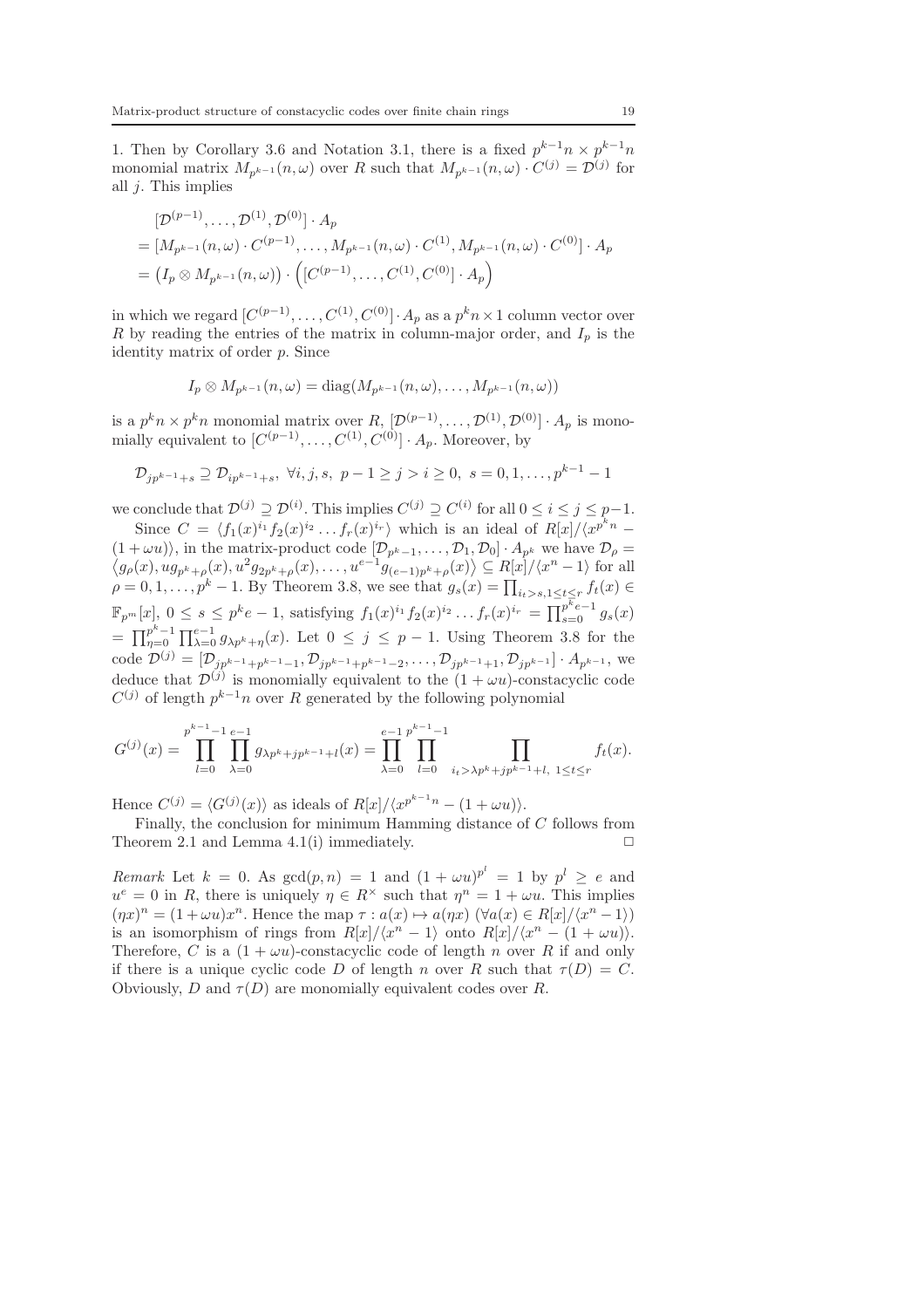## 5 An Example

In this section, we explain the main results of the paper by considering  $(1+u)$ constacyclic codes of length 90 over  $R = \mathbb{F}_3 + u\mathbb{F}_3$   $(u^2 = 0)$ . In this case, we have  $p = 3, m = 1, e = 2, k = 2, \omega = 1 \in R^{\times}$  and  $n = 10$ .

Using Notation 3.1, by  $3^1 > e$  we have  $l = 1$ ,  $p^{k+l} = 3^{2+1} = 27$ , and  $n' = 19$  satisfying  $1 \leq n' \leq 26$  and  $n'n = 190 \equiv 1 \pmod{27}$ . Obviously,  $n' = qp^k + n''$  where  $p^k = 9$ ,  $q = 2$  and  $n'' = 1$ . Hence the permutation  $\varrho$  on the set  $[90] = \{0, 1, \ldots, 89\}$  is defined by

$$
\varrho(j+10\lambda) = j + 10(\lambda - j \mod 9),
$$

for all  $0 \leq j \leq 9$  and  $0 \leq \lambda \leq 8$ . Precisely, we have

 $\varrho =$  0 1 2 3 4 5 6 7 8 9 10 11 12 13 14 15 16 17 18 19 0 81 72 63 54 45 36 27 18 9 10 1 82 73 64 55 46 37 28 19  $20\ 21\ 22\ 23\ 24\ 25\ 26\ 27\ 28\ 29\ldots\ 80\ 81\ 82\ 83\ 83\ 85\ 86\ 87\ 88\ 89\bigg\} \cdot 20\ 11\ 2\ 83\ 74\ 65\ 56\ 47\ 38\ 29\ldots\ 80\ 71\ 62\ 53\ 44\ 35\ 26\ 17\ 8\ 89\bigg\} \cdot$ 

By  $(1+u)^2 = 1+2u$ , it follows that  $\Lambda = \text{diag}[1, 1+2u, (1+2u)^2, \dots, (1+2u)^9]$ . As  $(1 + u)^3 = 1$ , we have

$$
\varLambda = \begin{bmatrix} 1 \\ & \varOmega \\ & & \varOmega \end{bmatrix} \text{ where } \varOmega = \begin{bmatrix} 1+2u \\ & 1+u \\ & & 1 \end{bmatrix}.
$$

Let  $P_{90} = [\epsilon_{i,j}]$  be the  $90 \times 90$  permutation matrix defined by:  $\epsilon_{i,j} = 1$  if  $j = \varrho(i)$ , and  $\epsilon_{i,j} = 0$  othwise, for all  $0 \leq i, j \leq 89$ , and set

$$
M_9(10,1) = \text{diag}[\overbrace{A,\ldots,A}^{9\cdot \text{s}}] \cdot P_{90}.
$$

By Lemma 3.2, we see that  $M_9(10, 1)$  is a  $90 \times 90$  monomial matrix over R, and

$$
\Theta\begin{pmatrix} a_0 \\ a_1 \\ \dots \\ a_{89} \end{pmatrix} = M_9(10, 1) \begin{bmatrix} a_0 \\ a_1 \\ \dots \\ a_{89} \end{bmatrix}, \ \forall a_i \in R, \ i = 0, 1, \dots, 89.
$$

defines an R-module automorphism on  $R^{90}$ . By Corollary 3.6, we know that C is a  $(1 + u)$ -constacyclic code of length 90 over R if and only if there is a sequence  $C_8 \supseteq \ldots \supseteq C_1 \supseteq C_0$  of cyclic codes of length 10 over R such that

$$
\Theta(C) = \{ \Theta(c) \mid c \in C \} = [\mathcal{C}_8, \mathcal{C}_7, \mathcal{C}_6, \mathcal{C}_5, \mathcal{C}_5, \mathcal{C}_4, \mathcal{C}_3, \mathcal{C}_2, \mathcal{C}_1, \mathcal{C}_0] \cdot A_9.
$$

Obviously, we have that  $x^{10} - 1 = f_1(x) f_2(x) f_3(x) f_4(x)$  where  $f_1(x) =$  $x+1$ ,  $f_2(x) = x+2$ ,  $f_3(x) = x^4+x^3+x^2+x+1$  and  $f_4(x) = x^4+2x^3+x^2+2x+1$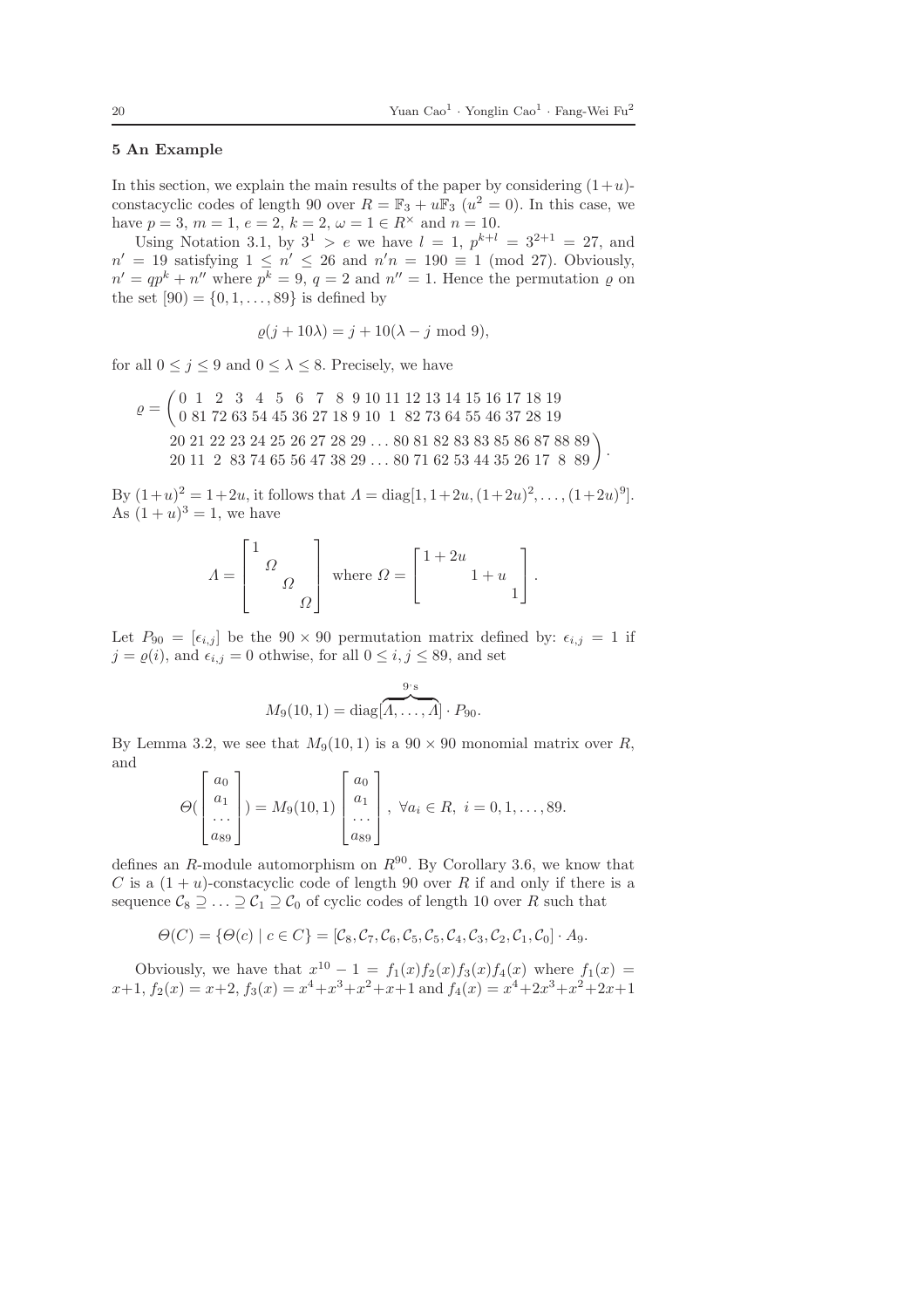being irreducible polynomials in  $\mathbb{F}_3[x]$ . By Lemma 3.7, the number of  $(1 + u)$ constacyclic codes with length 90 over R is  $(3^2 \cdot 2 + 1)^4 = 130321$  and all these codes are given by:

$$
C_{(i_1,i_2,i_3,i_4)} = \langle f_1(x)^{i_1} f_2(x)^{i_2} f_3(x)^{i_3} f_4(x)^{i_4} \rangle_{R[x]/\langle x^{90}-(1+u) \rangle}
$$

where  $0 \leq i_1, i_2, i_3, i_4 \leq 18$ . The number of codewords in  $C_{(i_1,i_2,i_3,i_4)}$  is equal to  $|C_{(i_1,i_2,i_3,i_4)}| = 3^{(18-i_1)+(18-i_2)+4(18-i_3)+4(18-i_4)} = 3^{180-(i_1+i_2+4i_3+4i_4)}.$ 

Now, we consider  $C = C_{(7,2,18,15)} = \langle f_1(x)^7 f_2(x)^2 f_3(x)^{18} f_4(x)^{15} \rangle$ . In this case,  $(i_1, i_2, i_3, i_4) = (7, 2, 18, 15)$ , and hence  $|C| = 3^{180 - (7 + 2 + 4 \cdot 18 + 4 \cdot 15)} = 3^{39}$ .

Using the notations of Theorem 3.8, we have  $g_s(x) = \prod_{i_t > s, 1 \le t \le 4} f_t(x) \in$  $\mathbb{F}_3[x]$  for all  $s = 0, 1, \ldots, 17$ . Specifically, we have

 $g_0(x) = g_1(x) = f_1(x) f_2(x) f_3(x) f_4(x) = x^{10} - 1,$ 

 $g_2(x) = g_3(x) = g_4(x) = g_5(x) = g_6(x) = f_1(x)f_3(x)f_4(x) = x^9 + x^8 + x^7 +$  $x^6 + x^5 + x^4 + x^3 + x^2 + x + 1$ ,

 $g_7(x) = g_8(x) = g_9(x) = g_{10}(x) = g_{11}(x) = g_{12}(x) = g_{13}(x) = g_{14}(x) =$  $f_3(x)f_4(x) = x^8 + x^6 + x^4 + x^2 + 1,$ 

 $g_{15}(x) = g_{16}(x) = g_{17}(x) = f_3(x).$ 

• By Theorem 3.5, we have that  $\Theta(C) = [\mathcal{C}_8, \mathcal{C}_7, \mathcal{C}_6, \mathcal{C}_5, \mathcal{C}_4, \mathcal{C}_3, \mathcal{C}_2, \mathcal{C}_1, \mathcal{C}_0] \cdot A_9$ and C is monomially equivalent to the matrix-product code  $[\mathcal{C}_8, \ldots, \mathcal{C}_1, \mathcal{C}_0] \cdot A_9$ , where each  $\mathcal{C}_{\rho}$  is a cyclic code of length 10 over R given by

$$
C_8 = C_7 = \langle g_8(x) + ug_{9+8}(x) \rangle = \langle f_3(x) f_4(x) + uf_3(x) \rangle,
$$
  
\n
$$
C_6 = \langle g_6(x) + ug_{9+6}(x) \rangle = \langle f_1(x) f_3(x) f_4(x) + uf_3(x) \rangle,
$$
  
\n
$$
C_5 = C_4 = C_3 = C_2 = \langle g_5(x) + ug_{9+5}(x) \rangle = \langle f_1(x) f_3(x) f_4(x) + uf_3(x) f_4(x) \rangle,
$$
  
\n
$$
C_1 = C_0 = \langle g_1(x) + ug_{9+1}(x) \rangle = \langle uf_3(x) f_4(x) \rangle
$$
\n[111]

and  $A_9 = A_3 \otimes A_3 =$  $\mathbf{I}$  $2A_3 A_3 0$  $A_3 \ 0 \ 0$  $\left( \mod 3 \right)$  with  $A_3 =$  $\mathbf{I}$ 2 1 0 1 0 0 . Let  $d_i$  be the minimum Hamming distance of the cyclic code  $\mathcal{C}_i$  with length 10 over R.

Then  $d_8 = d_7 = 2$ ,  $d_6 = 2$ ,  $d_2 = d_3 = d_4 = d_5 = 5$  and  $d_1 = d_0 = 5$ .

 $\bullet$  By Theorem 4.2,  $C$  is monomially equivalent to the matrix-product code  $[C^{(2)}, C^{(1)}, C^{(0)}] \cdot A_3$  where  $C^{(j)} = \langle G^{(j)}(x) \rangle$  is a  $(1 + u)$ -constacyclic code of length 30 over R, i.e. an ideal of the ring  $R[x]/\langle x^{30} - (1 + u) \rangle$ , generated by the polynomial  $G^{(j)}(x) = \prod_{\lambda=0,1} \prod_{l=0}^2 \prod_{i_t>9\lambda+3j+l, 1 \le t \le 4} f_t(x) \in \mathbb{F}_3[x]$ . Specifically, we have

$$
G^{(2)}(x) = \prod_{i_t>6, 1 \le t \le 4} f_t(x) \prod_{i_t>7, 1 \le t \le 4} f_t(x) \prod_{i_t>8, 1 \le t \le 4} f_t(x)
$$
  

$$
\cdot \prod_{i_t>15, 1 \le t \le 4} f_t(x) \prod_{i_t>16, 1 \le t \le 4} f_t(x) \prod_{i_t>17, 1 \le t \le 4} f_t(x)
$$
  

$$
= f_1(x) f_3(x) f_4(x) \cdot f_3(x) f_4(x) \cdot f_3(x) f_4(x) \cdot f_3(x)
$$
  

$$
= f_1(x) f_3(x)^6 f_4(x)^3,
$$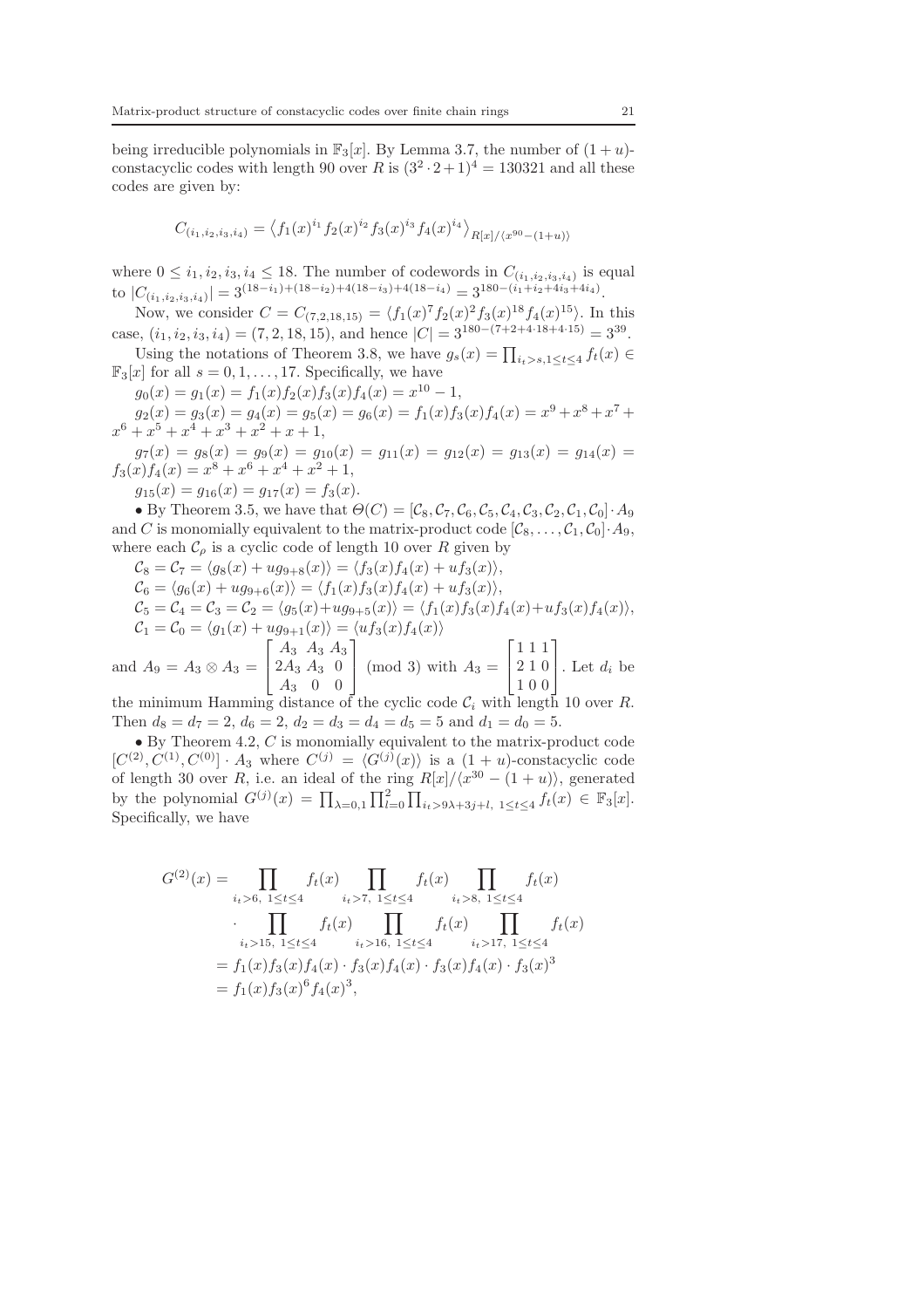$$
G^{(1)}(x) = \prod_{i_t > 3, 1 \le t \le 4} f_t(x) \prod_{i_t > 4, 1 \le t \le 4} f_t(x) \prod_{i_t > 5, 1 \le t \le 4} f_t(x)
$$
  
\n
$$
\cdot \prod_{i_t > 12, 1 \le t \le 4} f_t(x) \prod_{i_t > 13, 1 \le t \le 4} f_t(x) \prod_{i_t > 14, 1 \le t \le 4} f_t(x)
$$
  
\n
$$
= (f_1(x)f_3(x)f_4(x))^3 \cdot (f_3(x)f_4(x))^3
$$
  
\n
$$
= f_1(x)^3 f_3(x)^6 f_4(x)^6,
$$
  
\n
$$
G^{(0)}(x) = \prod_{i_t > 0, 1 \le t \le 4} f_t(x) \prod_{i_t > 1, 1 \le t \le 4} f_t(x) \prod_{i_t > 2, 1 \le t \le 4} f_t(x)
$$
  
\n
$$
\cdot \prod_{i_t > 9, 1 \le t \le 4} f_t(x) \prod_{i_t > 10, 1 \le t \le 4} f_t(x) \prod_{i_t > 11, 1 \le t \le 4} f_t(x)
$$
  
\n
$$
= (f_1(x)f_2(x)f_3(x)f_4(x))^2 \cdot f_1(x)f_3(x)f_4(x) \cdot (f_3(x)f_4(x))^3
$$
  
\n
$$
= f_1(x)^3 f_2(x)^2 f_3(x)^6 f_4(x)^6.
$$

Hence  $C^{(2)} = \langle f_1(x)f_3(x)^6 f_4(x)^3 \rangle$ ,  $C^{(1)} = \langle f_1(x)^3 f_3(x)^6 f_4(x)^6 \rangle$  and  $C^{(0)} =$  $\langle f_1(x)^3 f_2(x)^2 f_3(x)^6 f_4(x)^6 \rangle$ . By Lemma 3.7, we have  $|C^{(2)}| = 3^{60 - (1 + 4 \cdot 6 + 4 \cdot 3)}$  $3^{23}, |C^{(1)}| = 3^{60 - (3+4\cdot 6+4\cdot 6)} = 3^9, |C^{(0)}| = 3^{60 - (3+2+4\cdot 6+4\cdot 6)} = 3^7.$  Moreover, from the proof of Theorem 4.2 we deduce the following conclusions:

 $\diamond C^{(2)}$  is monomially equivalent to  $[\mathcal{C}_8, \mathcal{C}_7, \mathcal{C}_6] \cdot A_3$ .

 $\diamond C^{(1)}$  is monomially equivalent to  $[\mathcal{C}_5, \mathcal{C}_4, \mathcal{C}_3] \cdot A_3$ .

 $\diamond C^{(0)}$  is monomially equivalent to  $[\mathcal{C}_2, \mathcal{C}_1, \mathcal{C}_0] \cdot A_3$ .

Let  $d^{(j)}$  be the minimum Hamming distance of  $C^{(j)}$  for  $j = 0, 1, 2$ . Since  $A_3$ is NSC, by Theorems 4.2 and 2.1 it follows that  $d^{(2)} = \min\{3d_8, 2d_7, d_6\} = 2$ ,  $d^{(1)} = \min\{3d_5, 2d_4, d_3\} = 5$  and  $d^{(0)} = \min\{3d_2, 2d_1, d_0\} = 5$ .

By Theorem 2.1, the minimum Hamming distance of  $C = C_{(7,2,18,15)}$  is equal to  $d = \min\{3d^{(2)}, 2d^{(1)}, d^{(0)}\} = 5.$ 

### 6 Conclusion

For any positive integers  $m, e$  and a prime number p, denote  $R = \mathbb{F}_{p^m}[u]/\langle u^e \rangle$ which is a finite chain ring. Let  $\omega \in R^{\times}$ , k and n be positive integers satisfying  $gcd(p, n) = 1$ . We prove that any  $(1 + \omega u)$ -constacyclic code of length  $p^k n$  over  $R$  is monomially equivalent to a matrix-product code of a nested sequence of  $p^k$  cyclic codes with length n over R and a  $p^k \times p^k$  matrix  $A_{p^k}$  over  $\mathbb{F}_p$ . Then we give an iterative construction of every  $(1 + \omega u)$ -constacyclic code by  $(1 + \omega u)$ -constacyclic codes of shorter lengths over R. The next work is to rediscover new properties for minimum distance of the codes by use of their matrix-product structures.

Acknowledgments Part of this work was done when Yonglin Cao was visiting Chern Institute of Mathematics, Nankai University, Tianjin, China. Yonglin Cao would like to thank the institution for the kind hospitality. This research is supported in part by the National Natural Science Foundation of China (Grant Nos. 11671235, 61571243, 11471255).